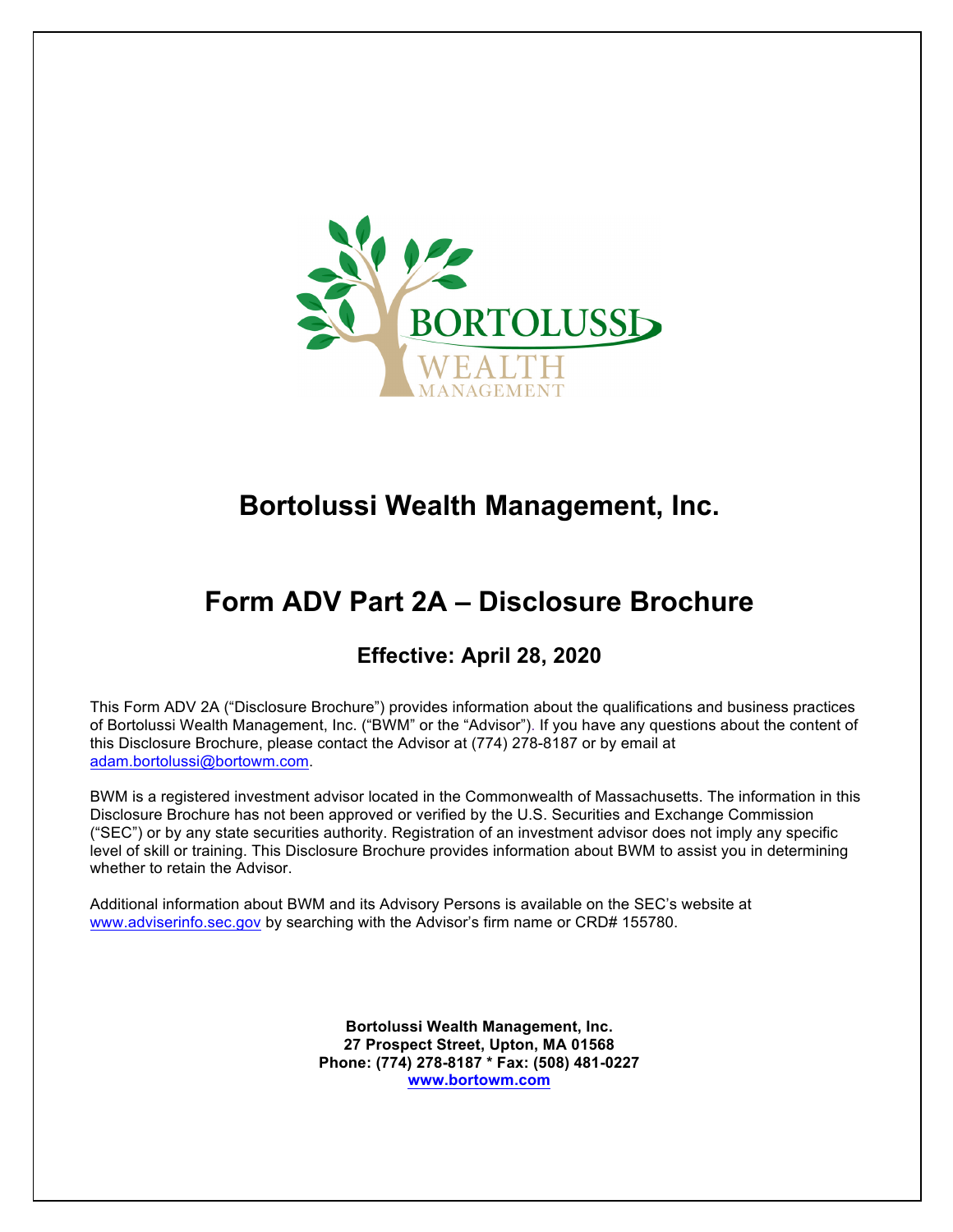## **Item 2 – Material Changes**

Form ADV 2 is divided into two parts: *Part 2A (the "Disclosure Brochure")* and *Part 2B (the "Brochure Supplement")*. The Disclosure Brochure provides information about a variety of topics relating to an Advisor's business practices and conflicts of interest. The Brochure Supplement provides information about Advisory Persons of BWM. For convenience, the Advisor has combined these documents into a single disclosure document.

BWM believes that communication and transparency are the foundation of its relationship with clients and will continually strive to provide you with complete and accurate information at all times. BWM encourages all current and prospective clients to read this Disclosure Brochure and discuss any questions you may have with the Advisor.

#### Material Changes

There have been no material changes to this Disclosure Brochure since the last filing and distribution to Clients.

#### Future Changes

From time to time, the Advisor may amend this Disclosure Brochure to reflect changes in business practices, changes in regulations or routine annual updates as required by the securities regulators. This complete Disclosure Brochure or a Summary of Material Changes shall be provided to each Client annually and if a material change occurs in the business practices of BWM.

At any time, you may view the current Disclosure Brochure on-line at the SEC's Investment Adviser Public Disclosure website at www.adviserinfo.sec.gov by searching with the Advisor's firm name or CRD# 155780. You may also request a copy of this Disclosure Brochure at any time, by contacting the Advisor at (774) 278-8187 or by email at adam.bortolussi@bortowm.com.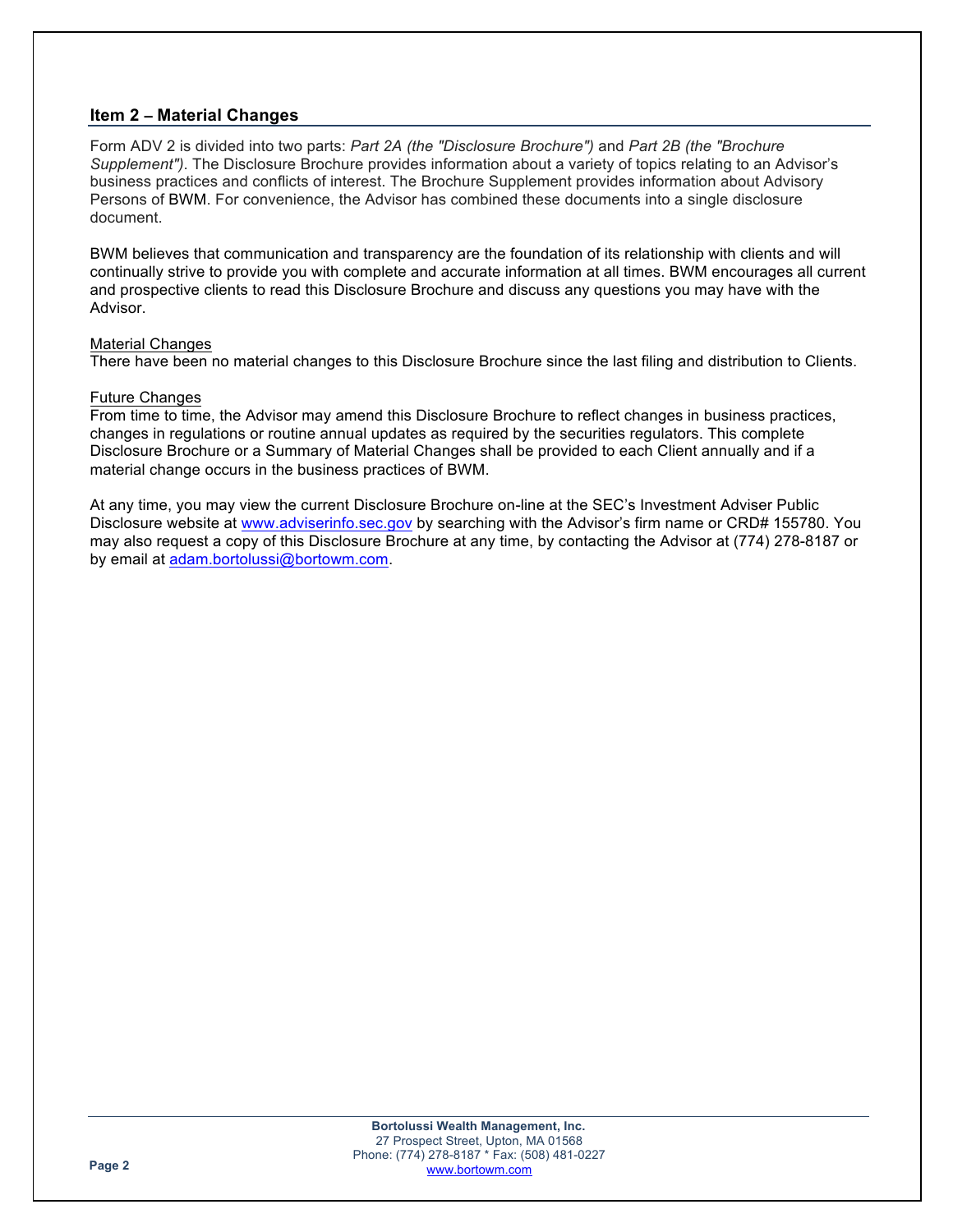## Item 3 - Table of Contents

| Item 11 - Code of Ethics, Participation or Interest in Client Transactions and Personal Trading 12 |  |
|----------------------------------------------------------------------------------------------------|--|
|                                                                                                    |  |
|                                                                                                    |  |
|                                                                                                    |  |
|                                                                                                    |  |
|                                                                                                    |  |
|                                                                                                    |  |
|                                                                                                    |  |
|                                                                                                    |  |
|                                                                                                    |  |
|                                                                                                    |  |
|                                                                                                    |  |
|                                                                                                    |  |
|                                                                                                    |  |
|                                                                                                    |  |
|                                                                                                    |  |
|                                                                                                    |  |
|                                                                                                    |  |
|                                                                                                    |  |
|                                                                                                    |  |
|                                                                                                    |  |
|                                                                                                    |  |
|                                                                                                    |  |
|                                                                                                    |  |
|                                                                                                    |  |
|                                                                                                    |  |
|                                                                                                    |  |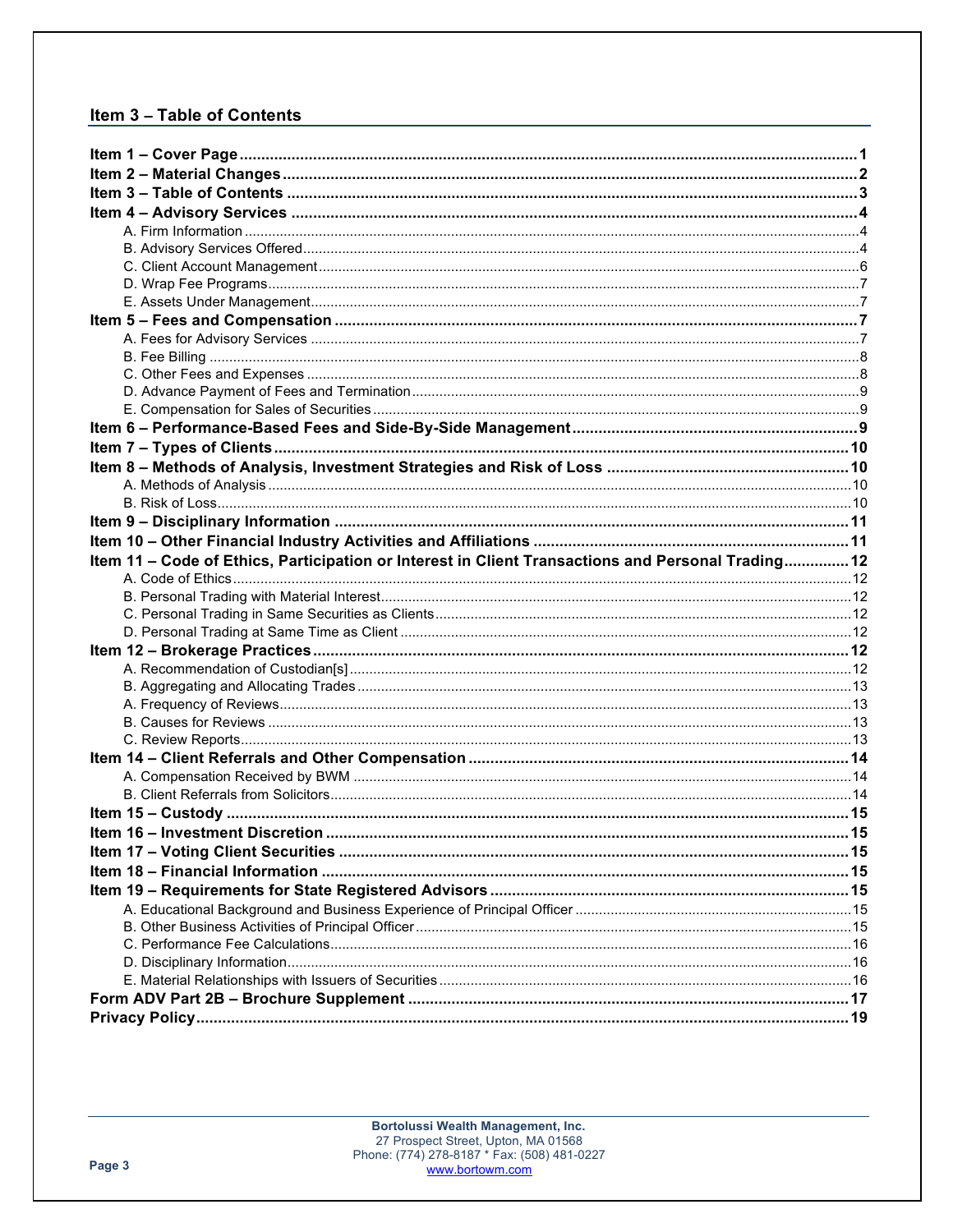## **Item 4 – Advisory Services**

#### **A. Firm Information**

Bortolussi Wealth Management, Inc. ("BWM" or the "Advisor") is a registered investment advisor located in the Commonwealth of Massachusetts. The Advisor is organized as a Corporation under the laws of Massachusetts. BWM was founded in November 2010 and is owned and operated by Adam D. Bortolussi (President and Chief Compliance Officer). This Disclosure Brochure provides information regarding the qualifications, business practices, and the advisory services provided by BWM.

## **B. Advisory Services Offered**

BWM offers investment advisory services to individuals, high net worth individuals, trusts, estates, retirement plans, charitable organizations, sovereign wealth funds and foreign official institutions (each referred to as a "Client"). Client engagements typically start with and include financial planning to develop a greater understanding of the Client's long-term and overall financial needs.

The Advisor serves as a fiduciary to Clients, as defined under the applicable laws and regulations. As a fiduciary, the Advisor upholds a duty of loyalty, fairness and good faith towards each Client and seeks to mitigate potential conflicts of interest. Our fiduciary commitment is further described in our Code of Ethics. For more information regarding our Code of Ethics, please see Item 11 – Code of Ethics, Participation or Interest in Client Transactions and Personal Trading.

#### Financial Planning Services

BWM will typically provide a variety of financial planning services to individuals and families either as a component of investment management services or pursuant to a stand-alone financial planning agreement. Services are offered in several areas of a Client's financial situation, depending on their goals and objectives.

Generally, such financial planning services will involve preparing a financial plan or rendering a financial consultation based on the Client's financial goals and objectives. This planning may encompass one or more areas of need, including, but not limited to investment planning, retirement planning, personal savings, education savings insurance needs and other areas of a Client's financial situation.

A financial plan developed for or financial consultation rendered to the Client will usually include general recommendations for a course of activity or specific actions to be taken by the Client. For example, recommendations may be made that the Client start or revise their investment programs, commence or alter retirement savings, establish education savings and/or charitable giving programs.

BWM may also refer Clients to an accountant, attorney or other specialist, as appropriate for, observations, and recommendations. For consulting or ad-hoc engagements, the Advisor their unique situation. For certain financial planning engagements, the Advisor will provide a written summary of Client's financial situation may not provide a written summary. Plans or consultations are typically completed within six (6) months of contract date, assuming all information and documents requested are provided promptly.

Financial planning and consulting recommendations pose a conflict between the interests of the Advisor and the interests of the Client. For example, the Advisor has an incentive to recommend that Clients engage the Advisor for investment management services or to increase the level of investment assets with the Advisor, as it would increase the amount of advisory fees paid to the Advisor. Clients are not obligated to implement any recommendations made by the Advisor or maintain an ongoing relationship with the Advisor. If the Client elects to act on any of the recommendations made by the Advisor, the Client is under no obligation to execute the transaction through the Advisor.

#### Investment Management Services

BWM provides customized investment advisory solutions for its Clients. This is achieved through continuous personal Client contact and interaction while providing discretionary investment management and related advisory services. BWM works with each Client to identify their investment goals and objectives as well as risk tolerance and financial situation in order to create a portfolio strategy. Based on the size of the relationship and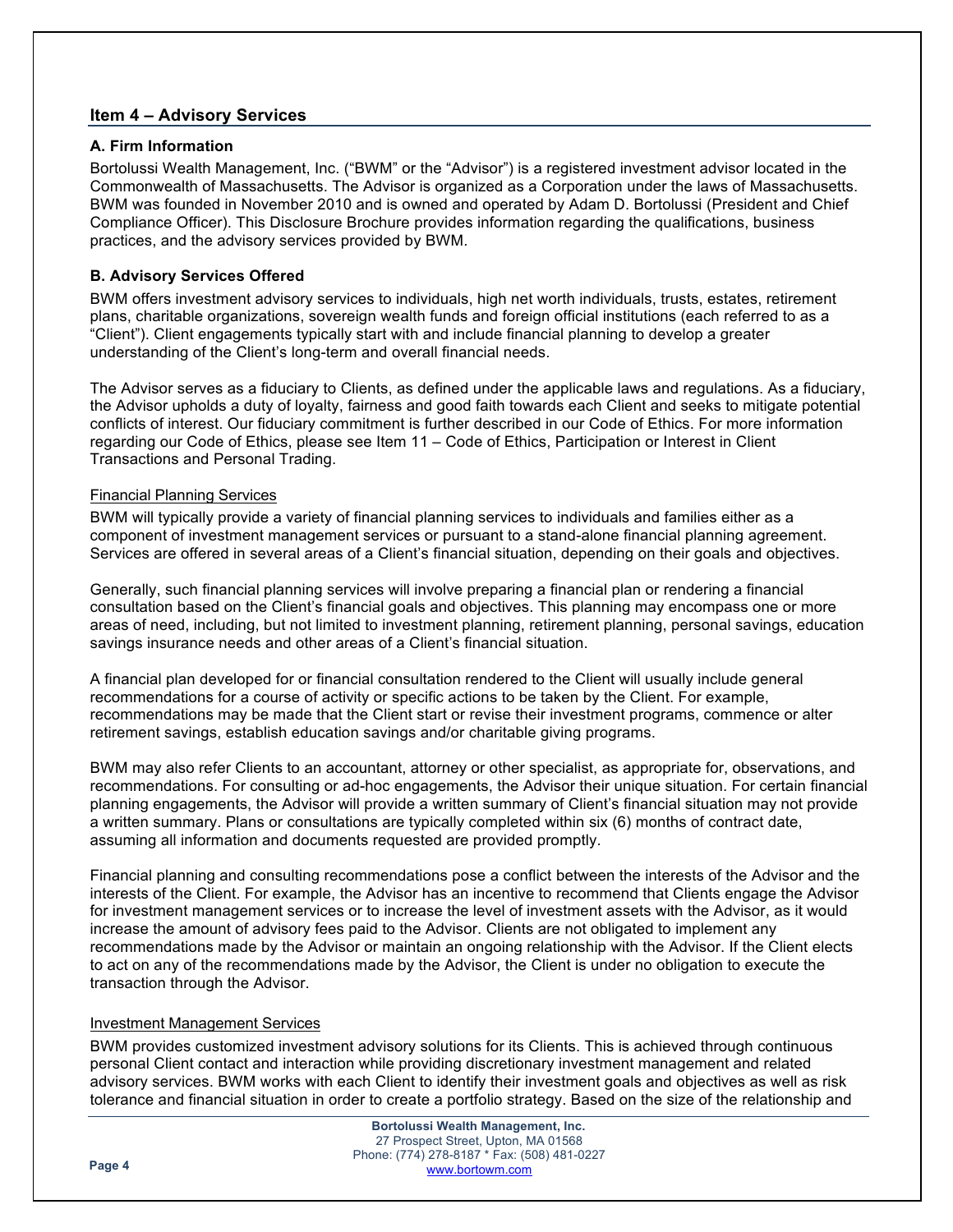the needs of the Client, BWM will provide its internal investment management services and/or implement the Client's account[s] through an online investment management platform.

At no time will BWM accept or maintain custody of a Client's funds or securities, except for the limited authority as outlined in Item 15 – Custody. All Client assets will be managed within the designated account[s] at the Custodian, pursuant to the terms of the advisory agreement. Please see Item 12 – Brokerage Practices.

*Internal Investment Management* – BWM will then construct a portfolio, consisting of low-cost mutual funds, exchange-traded funds ("ETFs"), individual stocks, individual bonds, cash and other types of investments, as necessary to achieve the Client's investment goals. The Advisor may retain certain legacy investments based on portfolio fit and/or tax considerations. For Clients with smaller accounts, the Advisor will typically recommend that Clients utilize an online investment management platform as described below..

BWM's investment approach is primarily long-term focused, but the Advisor may buy, sell or re-allocate positions that have been held for less than one year to meet the objectives of the Client or due to market conditions. BWM will construct, implement and monitor the portfolio to ensure it meets the goals, objectives, circumstances, and risk tolerance agreed to by the Client. Each Client will have the opportunity to place reasonable restrictions on the types of investments to be held in their respective portfolio, subject to acceptance by the Advisor.

BWM evaluates and selects investments for inclusion in Client portfolios only after applying its internal due diligence process. BWM may recommend, on occasion, redistributing investment allocations to diversify the portfolio. BWM may recommend selling positions for reasons that include, but are not limited to, harvesting capital gains or losses, business or sector risk exposure, overvaluation or overweighting of the position[s] in the portfolio, change in risk tolerance of the Client, generating cash to meet Client needs, or any risk deemed unacceptable for the Client's risk tolerance.

*Betterment Institutional Platform* – Clients who have a smaller account size will generally have their accounts managed through Betterment Institutional, a division of Betterment LLC, an online investment management platform serving registered investment advisors (herein "Betterment Institutional" or "Investment Platform"). Betterment Institutional is what is often termed a "robo-advisor", an online wealth management service that provides automated, algorithm-based portfolio management advice. Robo-advisors use technology to deliver similar services as traditional advisors, but generally only offer portfolio management and do not get involved in a Client's personal situation, such as taxes and retirement or estate planning. BWM chose to affiliate with Betterment Institutional due to the Investment Platform's customized portfolio allocations, automated rebalancing, and competitive fees. BWM utilizes Betterment Institutional to provide additional diversity, continuous rebalancing, and a rational and balanced approach to the management of smaller accounts, generally lower than the Advisor's required relationship size.

BWM will have the discretionary authority to instruct Betterment Institutional with respect to portfolio construction, asset allocation and other investment decisions, subject to the limitations described herein. Betterment Institutional will implement the portfolio and be responsible for the discretionary trading of the ETFs in the Client's portfolio, including the purchase and sale of investments and the automatic rebalancing back to targets.

Betterment Institutional utilizes between ten to twelve different ETF's, representing various asset classes for the construction of investment portfolios. As discussed above, BWM will work with each Client to select/construct a portfolio to meets the needs of the Client. The Client has limited ability to put restrictions on its accounts. The account[s] cannot contain investments that are not included in the Betterment Institutional universe of ETFs and cash equivalents.

Betterment Institutional, under its discretionary authority, will automatically adjust and rebalance the Client's accounts daily based on the drift tolerance established for the positions in the investment portfolio. The Advisor's investment philosophy is long-term, but the Advisor may make such tactical overrides to take advantage of market pricing anomalies or strong market sectors. The Advisor does not actively trade in the Client's account[s] and is also limited to a enter one allocation change per account per trading day through Betterment Institutional, the Client should be aware of these potential disadvantages.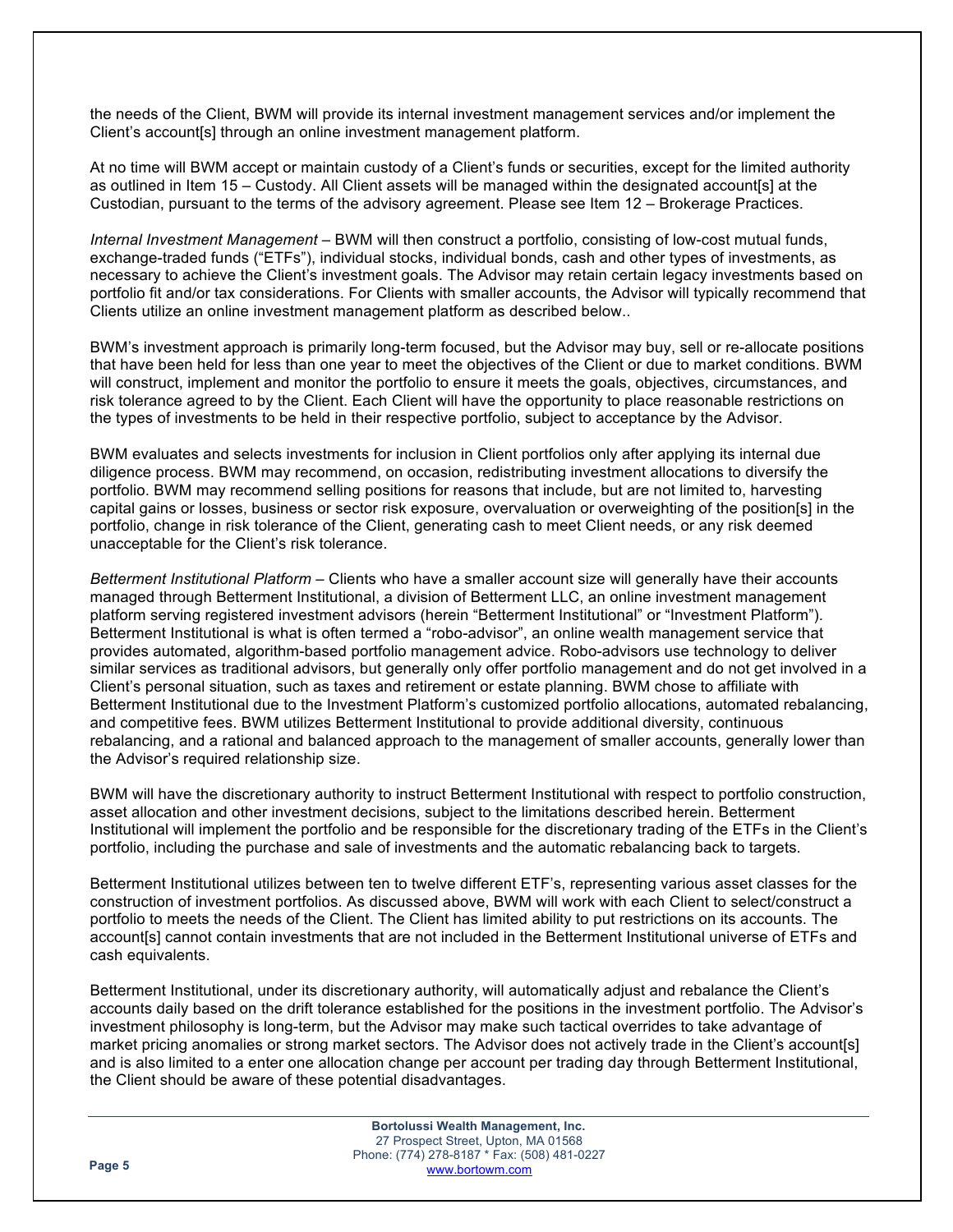For its services, Betterment Institutional will charge an asset-based fee that is in addition to the Advisor's fee. Betterment Institutional's fee includes the securities transaction fees for all trades. The Advisor will only receive its investment advisory fees as detailed in Item 5.A. below and does not share in any fees earned by Betterment Institutional.

To establish a relationship through Betterment Institutional, the Client will be required to enter into an additional agreement with both Betterment Institutional and the Advisor that defines the terms of the arrangement and fees to both parties. The Advisor will provide the Client with Betterment Institutional's current Form ADV2A – Disclosure Brochure (or a brochure that contains all required disclosures). The Advisor's investment advisory fee is added to the Betterment Institutional platform fee, which also includes securities transaction fees. The Advisor does not share in any fees charged by Betterment Institutional. The Advisor shall only earn its fees as described in Item 5 below. For additional information regarding the brokerage practices for Betterment Institutional accounts, please see Item 12 – Brokerage Practices.

## Retirement Plan Advisory Services

BWM provides retirement plan advisory services on behalf of the retirement plans (each a "Plan") and the company (the "Plan Sponsor"). The Advisor's retirement plan advisory services are designed to assist the Plan Sponsor in meeting its fiduciary obligations to the Plan and its Plan Participants. Each engagement is customized to the needs of the Plan and Plan Sponsor. Services generally include:

- Vendor Analysis
- Investment Monitoring Services (ERISA 3(21))
- Performance Reporting
- Investment Recommendation and Assistance

BWM also provides communication and education services to the Plan and its Participants, pursuant to the terms of the Advisor's agreement with each Plan Sponsor. Such services generally include

- Periodic on-site visits with Plan Participants for account updates and reviews
- Periodic Plan Participant group education opportunities

Certain of these services are provided by BWM serving in the capacity as a fiduciary under the Employee Retirement Income Security Act of 1974, as amended ("ERISA"). In accordance with ERISA Section 408(b)(2), the Plan Sponsor is provided with a written description of BWM's fiduciary status, the specific services to be rendered and all direct and indirect compensation the Advisor reasonably expects under the engagement.

## **C. Client Account Management**

Prior to engaging BWM to provide investment advisory services, each Client is required to enter into one or more agreements with the Advisor that define the terms, conditions, authority and responsibilities of the Advisor and the Client. These services may include:

- Establishing an Investment Strategy BWM, in connection with the Client, will develop a strategy that seeks to achieve the Client's goals and objectives.
- Asset Allocation BWM will develop a strategic asset allocation that is targeted to meet the investment objectives, time horizon, financial situation and tolerance for risk for each Client.
- Portfolio Construction BWM will develop a portfolio for the Client that is intended to meet the stated goals and objectives of the Client.
- Investment Management and Supervision BWM will provide investment management and ongoing oversight of the Client's investment portfolio.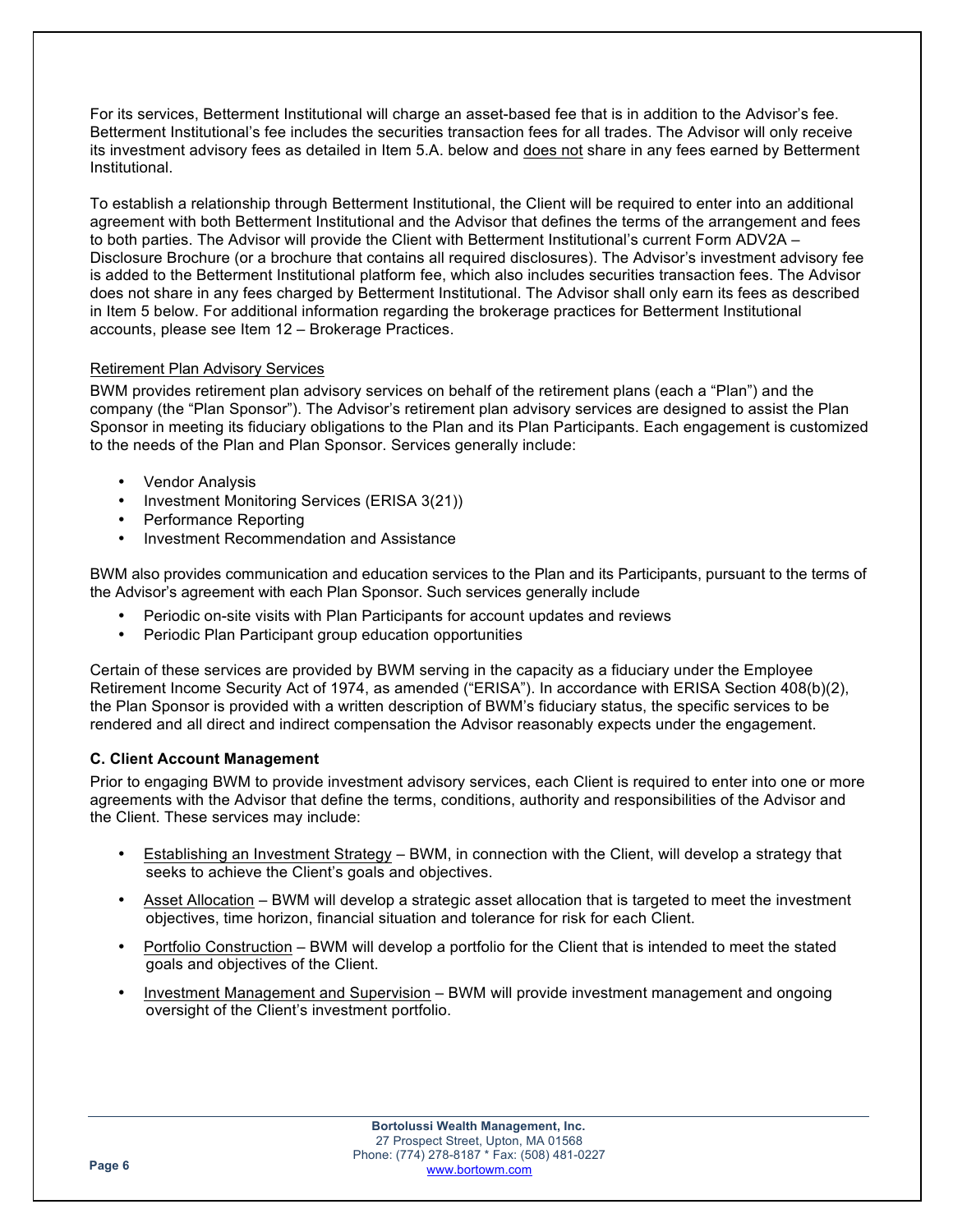## **D. Wrap Fee Programs**

BWM does not sponsor a wrap fee program in connection with investment management services, but does recommend that Clients establish accounts through Betterment Institutional, which delivers its investment management services through a wrap fee program structure. A wrap fee program is an investment program where investment management services and securities transaction costs are combined into a single combined fee.

A complete description of Investment Platform and related fees, charges, when due and termination procedures are described in Betterment Institutional's Disclosure Brochure and its Appendix 1 ("Betterment Wrap Fee Program Brochure") which is provided to each Client prior to establishing an account with Betterment Institutional.

## **E. Assets Under Management**

As of December 31, 2019, BWM manages \$34,000,000 in Client assets, \$23,200,000 of which are managed on a discretionary basis and \$10,800,000 on a non-discretionary basis. Clients may request more current information at any time by contacting the Advisor.

## **Item 5 – Fees and Compensation**

The following paragraphs detail the fee structure and compensation methodology for services provided by the Advisor. Each Client shall sign one or more agreements that detail the responsibilities of BWM and the Client.

#### **A. Fees for Advisory Services**

#### Financial Planning Services

BWM typically offers financial planning services as a part of its invesment management services at no additional cost to the Client. For certain engagements, BWM offers stand-alone financial planning services at an hourly rate of \$100, which may be negotiable depending on the nature and complexity of each Client's circumstances. An estimate for total hours and costs will be provided to the Client prior to engaging for these services. Clients will be billed in 15-minute increments (hourly rate divided by 4).

#### Investment Management Services

Investment advisory fees are paid monthly, at the end of each month, pursuant to the terms of the investment advisory agreement. Investment advisory fees are based on the market value of assets under management at the end of each month and are based on the following fee schedule:

| Assets Under Management                 | <b>Annual Rate</b> |
|-----------------------------------------|--------------------|
| Up to \$999,999.99*                     | $1.00\%$ *         |
| \$1,000,000.00 to \$1,999,999.99        | 0.75%              |
| \$2,000,000.00 and above                | 0.50%              |
| $\cdot$ $\cdot$<br>$\cdots$<br>$-0.100$ |                    |

\* Subject to a minimum annual fee of \$100 per account.

The investment advisory fee in the first month of service is prorated from the inception date of the account[s] to the end of the first month. Fees may be negotiable at the sole discretion of the Advisor. The above fees will be applied to each separately registered Client account. BWM will charge a minimum annual fee of \$100 per account under the Advisors management. This fee may be waived at the sole discretion of the Advisor. All securities held in accounts managed by BWM will be independently valued by the Custodian. BWM will not have the authority or responsibility to value portfolio securities.

The Advisor's fee is exclusive of, and in addition to applicable securities transaction and custody fees, and other related costs and expenses described in Item 5.C below, which may be incurred by the Client. However, the Advisor shall not receive any portion of these commissions, fees, and costs.

*Betterment Institutional Platform* – Client accounts implemented through Betterment Institutional will be charged an annual fee of 0.50% by the Advisor plus the Betterment Institutional wrap fee of 0.25%, payable quarterly, for the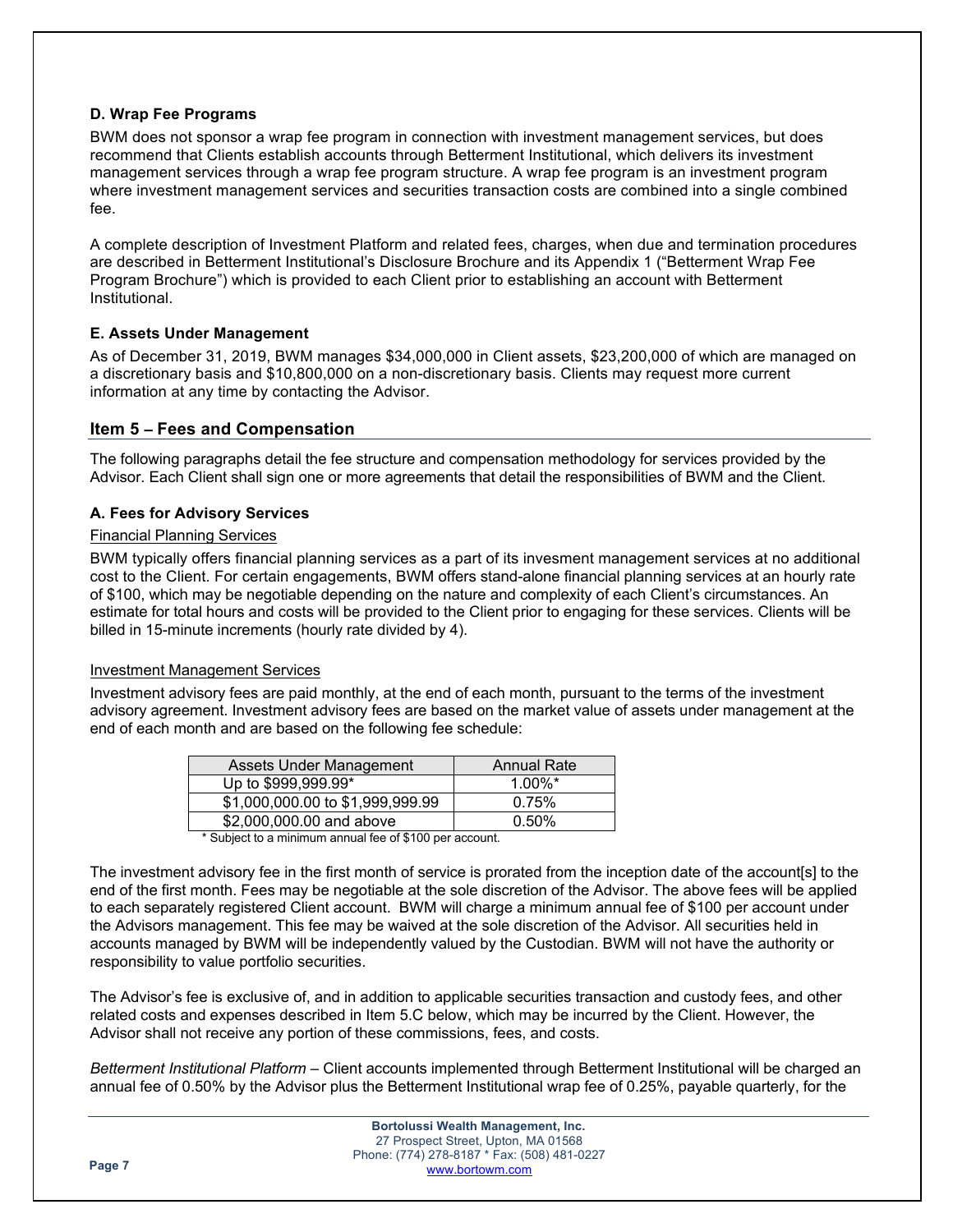assets implemented through Betterment Institutional. The Client authorizes this fee deduction through the investment platform agreement signed by the Client, the Advisor and Betterment Institutional.

#### Retirement Plan Advisory Services

Retirement plan advisory fees are paid quarterly, at the end of each calendar quarter, pursuant to the terms of the retirement plan advisory agreement. Retirement plan advisory fees are charged an annual rate of up to 0.50% of plan assets. Fees are based on the market value of assets in the Plan on the last day of the quarter. Fees are negotiable based on the size of the Plan and complexity of the services provided to the Plan.

## **B. Fee Billing**

## Financial Planning Services

Financial planning fees are invoiced by the Advisor upon completion of the engagement deliverable[s] and are due upon receipt.

## Investment Management Services

Investment advisory fees will generally be calculated by the Advisor or its delegate and deducted from the Client account[s] at the Custodian. The Client may also request to be invoiced directly for its fees. The Advisor shall send an invoice to the Custodian indicating the amount of the fees to be deducted from the Client's account[s] at the respective month-end date. The amount due is calculated by applying the monthly rate (annual rate divided by 12) to the total assets under management with BWM at the end of each month. Clients will be provided with a statement, at least quarterly, from the Custodian reflecting deduction of the investment advisory fee. In addition, the Advisor will provide the Client a report itemizing the fee, including the calculation period covered by the fee, the account value and the methodology used to calculate the fee. Clients are urged to also review and compare the statement provided by the Advisor to the brokerage statement from the Custodian, as the Custodian does not perform a verification of fees. Clients provide written authorization permitting BWM to be paid directly from their accounts held by the Custodian as part of the investment advisory agreement and separate account forms provided by the Custodian.

*Betterment Institutional Platform* – The overall fee will be calculated by Betterment Institutional and deducted from the Client's account[s]. The Advisor's portion of the fee is directly remitted to the Advisor's account. Fees are calculated based on the average daily market value of the assets in the Client's accounts for the quarter. Clients will be provided a statement, at least quarterly from MTG, LLC dba Betterment Securities (CRD# 47788 / SEC# 8-51906). Betterment Securities is a broker-dealer affiliate of Betterment Institutional, which serves as both the broker-dealer and custodian for Client accounts at Betterment Institutional. Please see Item 12 – Brokerage Practices.

#### Retirement Plan Advisory Services

Retirement plan advisory fees may be directly invoiced to the Plan Sponsor or deducted from the assets of the Plan, depending on the terms of the retirement plan advisory agreement.

## **C. Other Fees and Expenses**

Clients may incur certain fees or charges imposed by third parties, other than BWM, in connection with investments made on behalf of the Client's account[s]. With the exception of accounts at Betterment Institutional, the Client is responsible for all custody and securities execution fees charged by the Custodian, if applicable. Client accounts managed through Betterment Institutional are offered a wrap fee structure, where securities transaction fees are included as part of the overall platform and advisory fee. The investment advisory fee charged by BWM is separate and distinct from applicable custody and execution fees.

In addition, all fees paid to BWM for investment advisory services are separate and distinct from the expenses charged by mutual funds and ETFs to their shareholders, if applicable. These fees and expenses are described in each fund's prospectus. These fees and expenses will generally be used to pay management fees for the funds, other fund expenses, account administration (e.g., custody, brokerage and account reporting), and a possible distribution fee. A Client could invest in these products directly (or engagement Betterment Institutional directly), without the services of BWM, but would not receive the services provided by BWM which are designed, among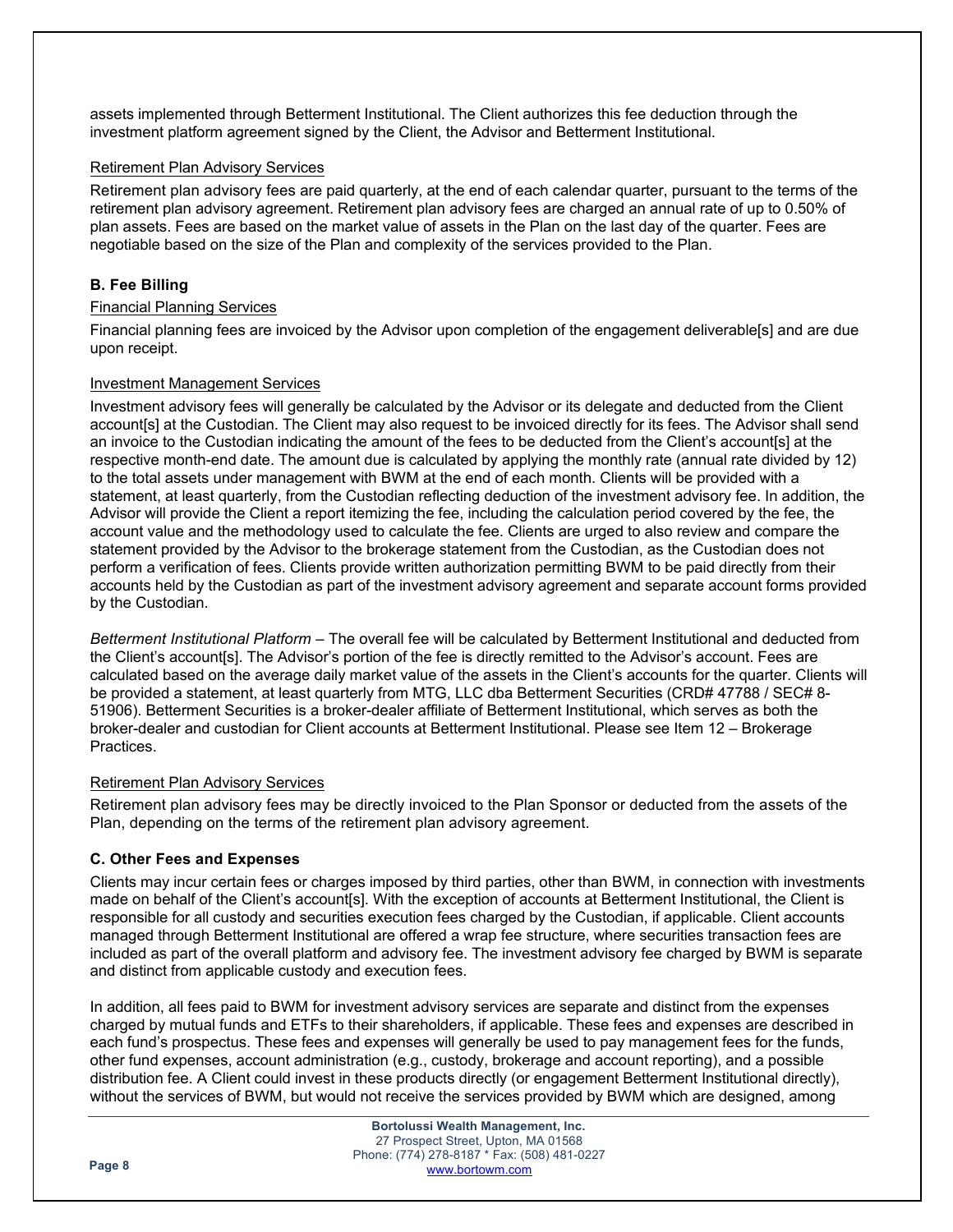other things, to assist the Client in determining which products or services are most appropriate for each Client's financial situation and objectives. Accordingly, the Client should review both the fees charged by the fund[s] and the fees charged by BWM to fully understand the total fees to be paid. Please refer to Item 12 – Brokerage Practices for additional information.

## **D. Advance Payment of Fees and Termination**

## Financial Planning Services

BWM is compensated for its services upon completion of the engagement deliverable[s]. Either party may terminate a planning agreement, at any time, by providing written notice to the other party. In addition, the Client may also terminate the agreement within five (5) business days of signing the Advisor's financial planning agreement at no cost to the Client. After the five-day period, the Client will incur charges for bona fide advisory services rendered to the point of termination and such fees will be due and payable by the Client. The Client's agreement with the Advisor is not transferable without consent of the Client.

## Investment Management Services

BWM is compensated for its services at the end of the month, after investment management services are rendered. Either party may terminate the investment advisory agreement, at any time, by providing advance written notice. The Client may also terminate the investment advisory agreement within five (5) business days of signing the Advisor's agreement at no cost to the Client. After the five-day period, the Client will incur charges for bona fide advisory services rendered to the point of termination and such fees will be due and payable by the Client. The Client's agreement with the Advisor is not transferable without the Client's prior consent.

*Betterment Institutional Platform* – Fees charged for Betterment Institutional accounts are collected quarterly, after services are provided. The Client may terminate the account[s] with Betterment Institutional, at any time, by providing advance written notice to the Advisor and Betterment Institutional. The Advisor will assist the Client with this process upon request. The Client shall be responsible for platform and advisory fees up to an including the effective date of termination. The Client may be subject to other terms as provided through the tri-party agreement with Betterment Institutional.

#### Retirement Plan Advisory Services

BWM is compensated for its services at the end of the quarter, after retirement plan advisory services are rendered. Either party may terminate the retirement plan advisory agreement, at any time, by providing advance written notice to the other party. The Client may also terminate the retirement plan advisory agreement within five (5) business days of signing the Advisor's agreement at no cost to the Client. After the five-day period, the Client will incur charges for bona fide advisory services rendered to the point of termination and such fees will be due and payable by the Client. The Client's retirement plan advisory agreement with the Advisor is non-transferable without the Client's written approval.

#### **E. Compensation for Sales of Securities**

BWM does not buy or sell securities and does not receive any compensation for securities transactions in any Client account, other than the Investment Advisory Fees noted above.

## **Item 6 – Performance-Based Fees and Side-By-Side Management**

BWM does not charge performance-based fees for its investment advisory services. The fees charged by BWM are as described in Item 5 above and are not based upon the capital appreciation of the funds or securities held by any Client.

BWM does not manage any proprietary investment funds or limited partnerships (for example, a mutual fund or a hedge fund) and has no financial incentive to recommend any particular investment options to its Clients.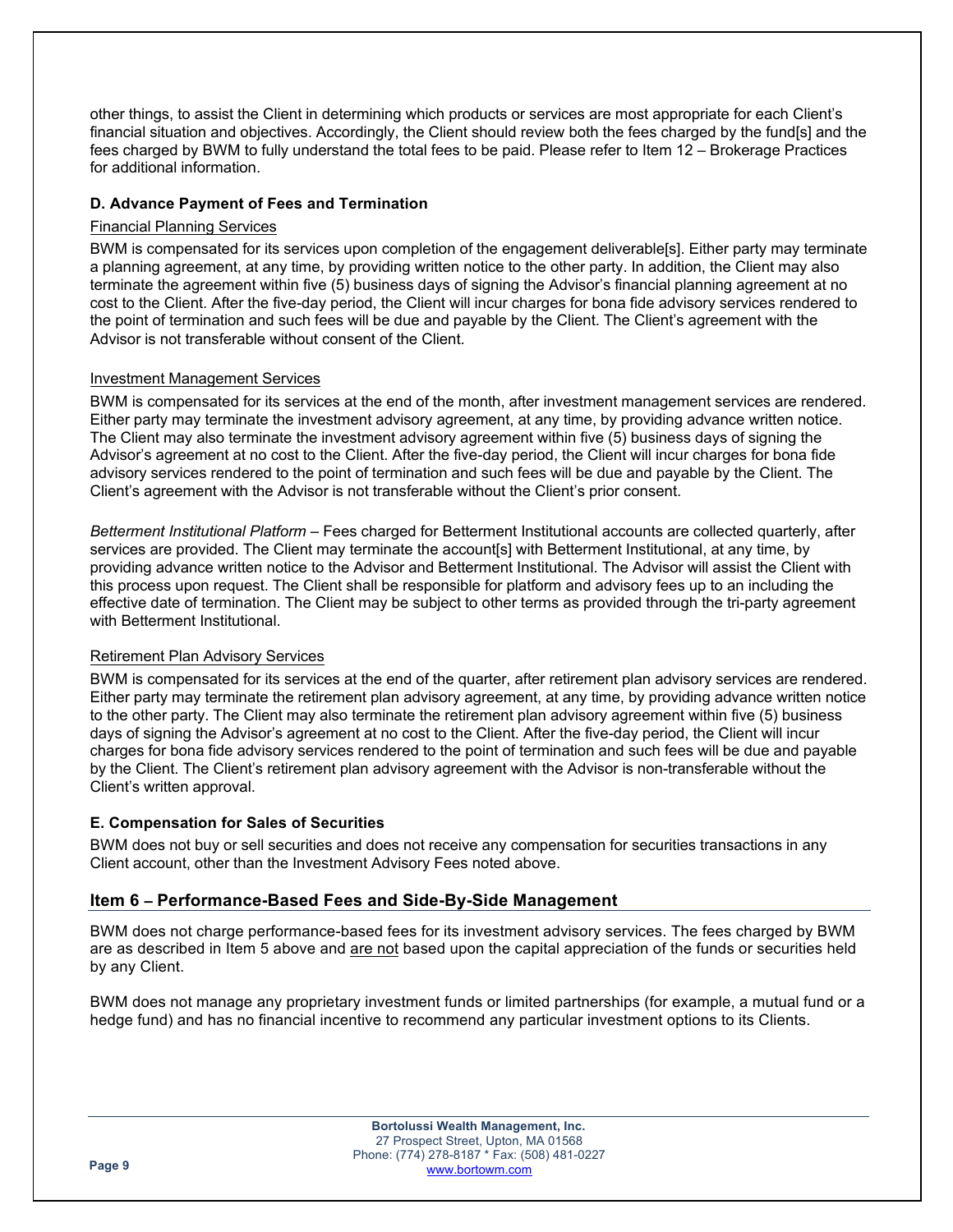## **Item 7 – Types of Clients**

BWM provides investment advisory services to individuals, high net worth individuals, trusts, estates, retirement plans, charitable organizations, sovereign wealth funds and foreign official institutions. The amount of each type of Client is available on the Advisor's Form ADV Part 1A. These amounts may change over time and are updated at least annually by the Advisor.

BWM generally requires a relationship size of \$100,000, which may be reduced at the sole discretion of the Advisor. BWM will charge a minimum annual fee of \$100 per account under the Advisors management. The fee and account minimum may be waived at the sole discretion of the Advisor. Smaller accounts may be offered advisory services solely through the Betterment Institutional relationship as described in Item 4 above.

## **Item 8 – Methods of Analysis, Investment Strategies and Risk of Loss**

## **A. Methods of Analysis**

BWM primarily employs fundamental analysis in developing investment strategies for its Clients. Research and analysis from BWM are derived from numerous sources, including: financial media companies, third-party research materials, Internet sources, and review of company activities, including annual reports, prospectuses, press releases and research prepared by others.

Fundamental analysis utilizes economic and business indicators as investment selection criteria. This criteria consists generally of ratios and trends that may indicate the overall strength and financial viability of the entity being analyzed. Assets are deemed suitable if they meet certain criteria to indicate that they are a strong investment with a value discounted by the market. While this type of analysis helps the Advisor in evaluating a potential investment, it does not guarantee that the investment will increase in value. Assets meeting the investment criteria utilized in the fundamental analysis may lose value and may have negative investment performance. The Advisor monitors these economic indicators to determine if adjustments to strategic allocations are appropriate. More details on the Advisor's review process are included below in Item 13 – Review of Accounts.

As noted above, BWM generally employs a long-term investment strategy for its Clients, as consistent with their financial goals. BWM will typically hold all or a portion of a security for more than a year, but may hold for shorter periods for the purpose of rebalancing a portfolio or meeting the cash needs of Clients. At times, BWM may also buy and sell positions that are more short-term in nature, depending on the goals of the Client and/or the fundamentals of the security, sector or asset class.

## **B. Risk of Loss**

Investing in securities involves certain investment risks. Securities may fluctuate in value or lose value. Clients should be prepared to bear the potential risk of loss. BWM will assist Clients in determining an appropriate strategy based on their tolerance for risk and other factors noted above. However, there is no guarantee that a Client will meet their investment goals. Please see Item 8.B. for risks associated with the Advisor's investment strategies as well as general risks of investing.

While the methods of analysis help the Advisor in evaluating a potential investment, it does not guarantee that the investment will increase in value. Assets meeting the investment criteria utilized in these methods of analysis may lose value and may have negative investment performance. The Advisor monitors these economic indicators to determine if adjustments to strategic allocations are appropriate. More details on the Advisor's review process are included below in Item 13 – Review of Accounts.

Each Client engagement will entail a review of the Client's investment goals, financial situation, time horizon, tolerance for risk and other factors to develop an appropriate strategy for managing a Client's account. Client participation in this process, including full and accurate disclosure of requested information, is essential for the analysis of a Client's account[s]. The Advisor shall rely on financial and other information provided by the Client or their designees without the duty or obligation to validate the accuracy and completeness of the provided information. It is the responsibility of the Client to inform the Advisor of any changes in financial condition, goals or other factors that may affect this analysis.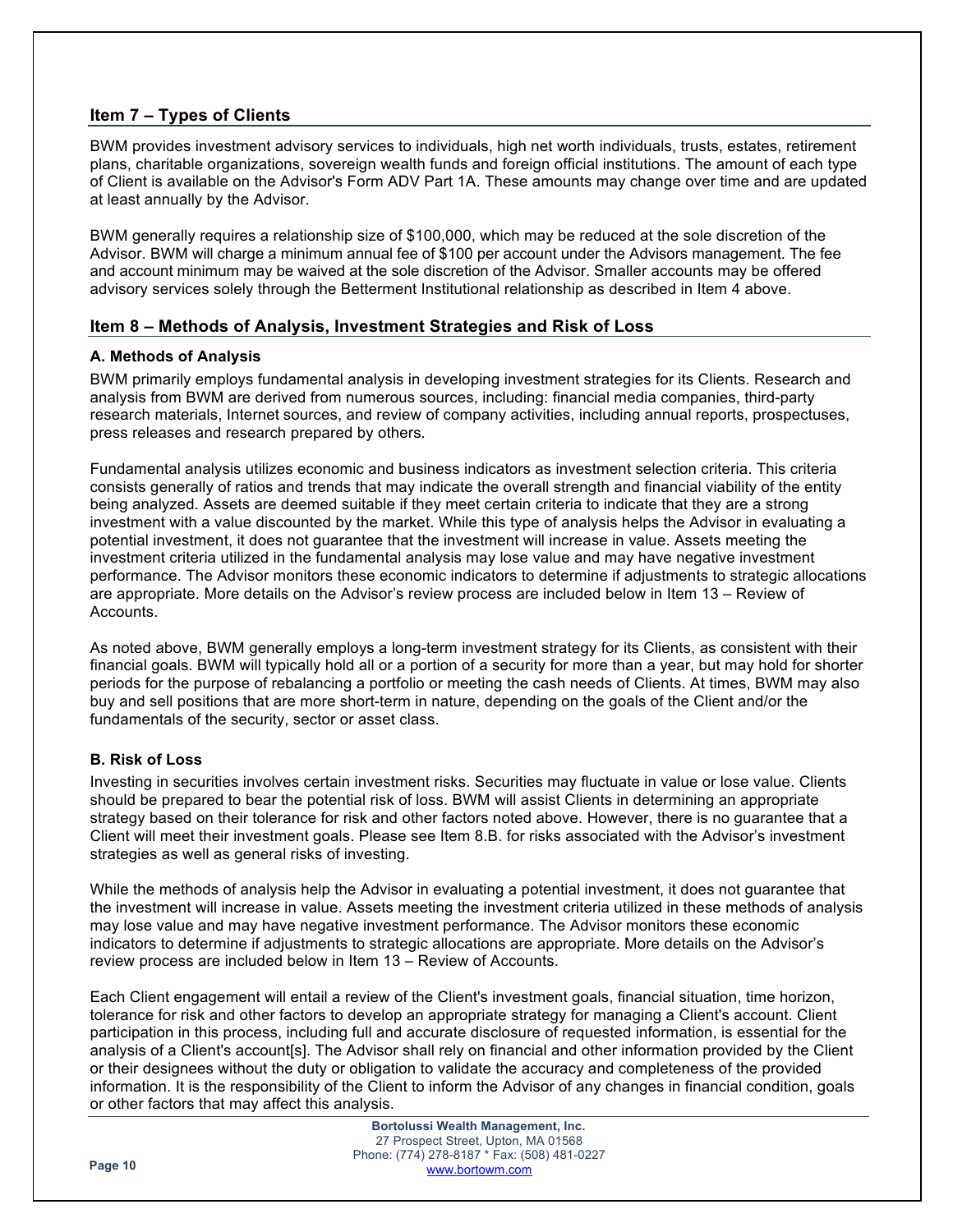The risks associated with a particular strategy are provided to each Client in advance of investing Client accounts. The Advisor will work with each Client to determine their tolerance for risk as part of the portfolio construction process. The following are some of the risks associated with the the Advisor's Investment approach:

#### Market Risks

The value of a Client's holdings may fluctuate in response to events specific to companies or markets, as well as economic, political, or social events in the U.S. and abroad. This risk is linked to the performance of the overall financial markets.

#### ETF Risks

The performance of ETFs is subject to market risk, including the possible loss of principal. The price of the ETFs will fluctuate with the price of the underlying securities that make up the funds. In addition, ETFs have a trading risk based on the loss of cost efficiency if the ETFs are traded actively and a liquidity risk if the ETFs has a large bid-ask spread and low trading volume. The price of an ETF fluctuates based upon the market movements and may dissociate from the index being tracked by the ETF or the price of the underlying investments. An ETF purchased or sold at one point in the day may have a different price than the same ETF purchased or sold a short time later. There is also a risk that Authorized Participants are unable to fulfill their responsibilities. Authorized Participants are one of the major parties involved with ETF creation/redemption mechanism in the markets. The Authorized Participants play a critical role in the liquidity of ETFs and essentially have the exclusive right to change the supply of ETF shares in the market. If the Authorized Participants does not fulfill this expected role, there could be an adverse impact on liquidity and the valuation of an ETF.

#### Mutual Fund Risks

The performance of mutual funds is subject to market risk, including the possible loss of principal. The price of the mutual funds will fluctuate with the value of the underlying securities that make up the funds. The price of a mutual fund is typically set daily therefore a mutual fund purchased at one point in the day will typically have the same price as a mutual fund purchased later that same day.

**Past performance is not a guarantee of future returns. Investing in securities and other investments involve a risk of loss that each Client should understand and be willing to bear. Clients are reminded to discuss these risks with the Advisor.** 

#### **Item 9 – Disciplinary Information**

**There are no legal, regulatory or disciplinary events involving BWM or its owner.** BWM values the trust Clients place in the Advisor. The Advisor encourages Clients to perform the requisite due diligence on any advisor or service provider with whom the Client engages. The backgrounds of the Advisor and its Advisory Persons are available on the Investment Adviser Public Disclosure website at www.adviserinfo.sec.gov by searching with the Advisor's firm name or CRD# 155780. Clients may also research the background of Adam D. Bortolussi by his individual CRD# 4577020.

In addition, Clients may also obtain information relating to the disciplinary history of any investment advisor representative conducting business in Massachusetts by contacting the Commonwealth of Massachusetts Securities Division at (617) 727-3548.

#### **Item 10 – Other Financial Industry Activities and Affiliations**

#### 200 Foundation

Mr. Bortolussi also serves as Chairman and Trustee of the 200 Foundation, a charitable foundation. Mr. Bortolussi will not receive any sort of compensation for this activity. Mr. Bortolussi spends less than 10% of his time with this activity.

#### Realty Trust

Mr. Bortolussi is also a trustee of a real estate investment trust. At no time will the Advisor or Mr. Bortolussi engage Clients for this activity. Mr. Bortolussi spends less than 10% of his time with this activity.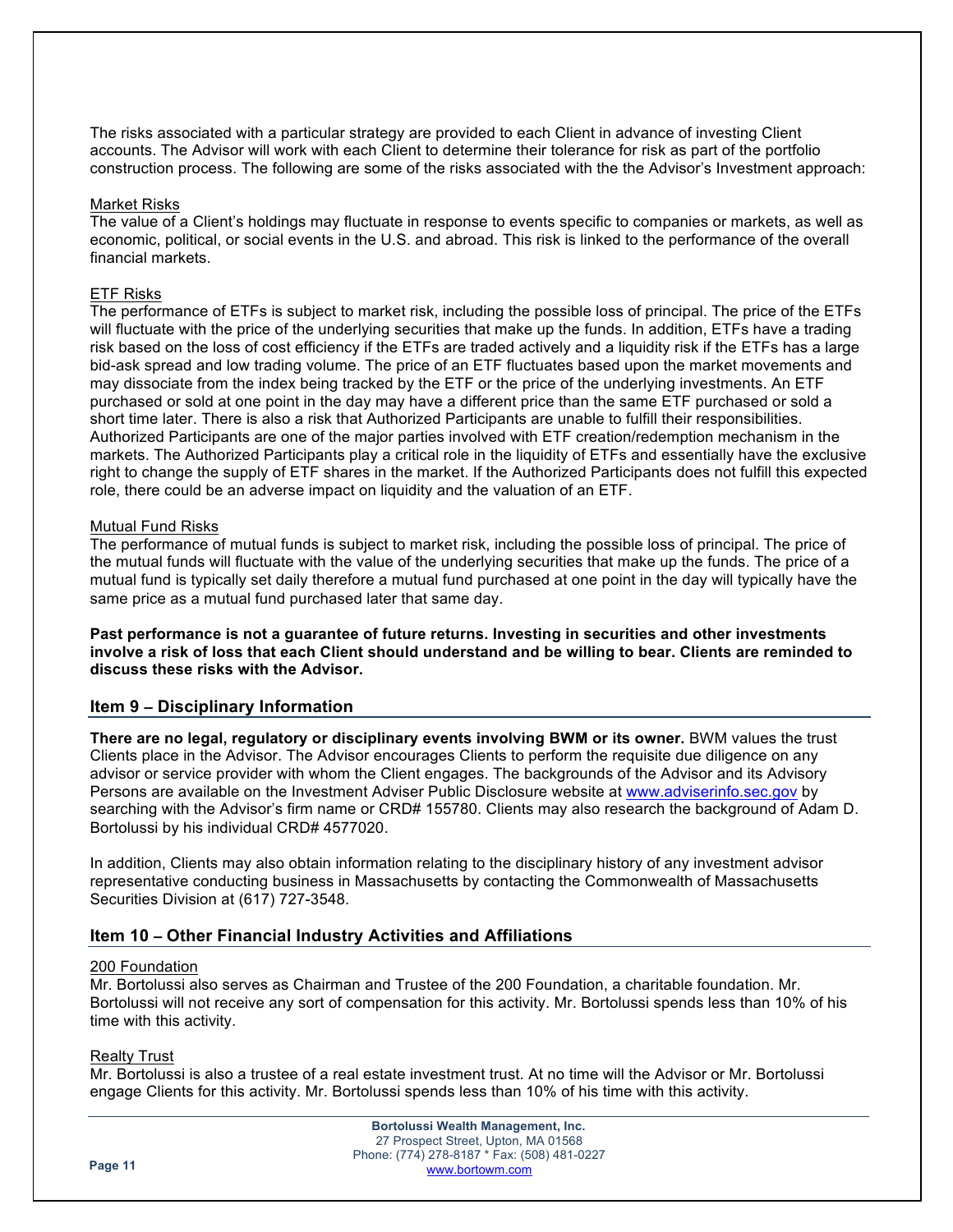#### Fitts Insurance Agency

Mr. Bortolussi is also a Director at Fitts Insurance Agency ("FIA"), an insurance company. Clients may be offered to implement insurance products through FIA. Fees collected from any product implementation do not offset regular advisory person. Clients are under no obligation to implement or purchase any insurance products through FIA. Mr. Bortolussi does not benefit from any revenue generated from the sale of any insurance product spends less than 10% of his time with this activity.

## **Item 11 – Code of Ethics, Participation or Interest in Client Transactions and Personal Trading**

## **A. Code of Ethics**

BWM has implemented a Code of Ethics that defines the Advisor's fiduciary commitment to each Client. The Code of Ethics was developed to provide general ethical guidelines and specific instructions regarding our duties to you, our Client. BWM and its personnel owe a duty of loyalty, fairness and good faith towards each Client. It is the obligation of the Advisor to adhere not only to the specific provisions of the Code, but also to the general principles that guide the Code. The Code of Ethics covers a range of topics that address employee ethics and conflicts of interest. To request a copy of the Code of Ethics, please contact the Advisor at (774) 278-8187.

## **B. Personal Trading with Material Interest**

BWM allows the purchase or sale of the same securities that may be recommended to and purchased on behalf of Clients. BWM does not act as principal in any transactions. In addition, the Advisor does not act as the general partner of a fund, or advise an investment company. BWM does not have a material interest in any securities traded in Client accounts.

## **C. Personal Trading in Same Securities as Clients**

BWM allows the purchase or sale of the same securities that may be recommended to and purchased on behalf of Clients. Owning the same securities that BWM recommends (purchase or sell) to Clients presents a conflict of interest that, as fiduciaries, BWM must disclose to Clients and mitigate through policies and procedures. As noted above, the Advisor has adopted a Code of Ethics, which addresses insider trading (material non-public information controls) and personal securities reporting procedures. When trading for personal accounts, employees of BWM have a conflict of interest if trading in the same securities. The fiduciary duty to act in the best interest of its Clients can be violated if personal trades are made with more advantageous terms than Client trades, or by trading based on material non-public information. This risk is mitigated by BWM by conducting a coordinated review of personal accounts and the accounts of the Clients. The Advisor has adopted written policies and procedures to detect the misuse of material, non-public information.

## **D. Personal Trading at Same Time as Client**

While BWM allows the purchase or sale of the same securities that may be recommended to and purchased on behalf of Clients, such trades are typically aggregated with Client orders or traded afterwards. **At no time will BWM, or any Supervised Person of BWM, transact in any security to the detriment of any Client.** 

## **Item 12 – Brokerage Practices**

## **Recommendation of Custodian[s]**

BWM does not have discretionary authority to select the broker-dealer/custodian for custody and execution services. The Client will engage the broker-dealer/custodian (herein the "Custodian") to safeguard Client assets and authorize BWM to direct trades to the Custodian as agreed upon in the investment advisory agreement. Further, BWM does not have the discretionary authority to negotiate commissions on behalf of Clients on a tradeby-trade basis.

Where BWM does not exercise discretion over the selection of the Custodian, it may recommend the Custodian[s] to Clients for custody and execution services. Clients are not obligated to use the Custodian recommended by the Advisor and will not incur any extra fee or cost associated with using a broker dealer/custodian not recommended by BWM. However, the Advisor may be limited in the services it can provide if the recommended Custodian is not engaged. BWM may recommend the Custodian based on criteria such as,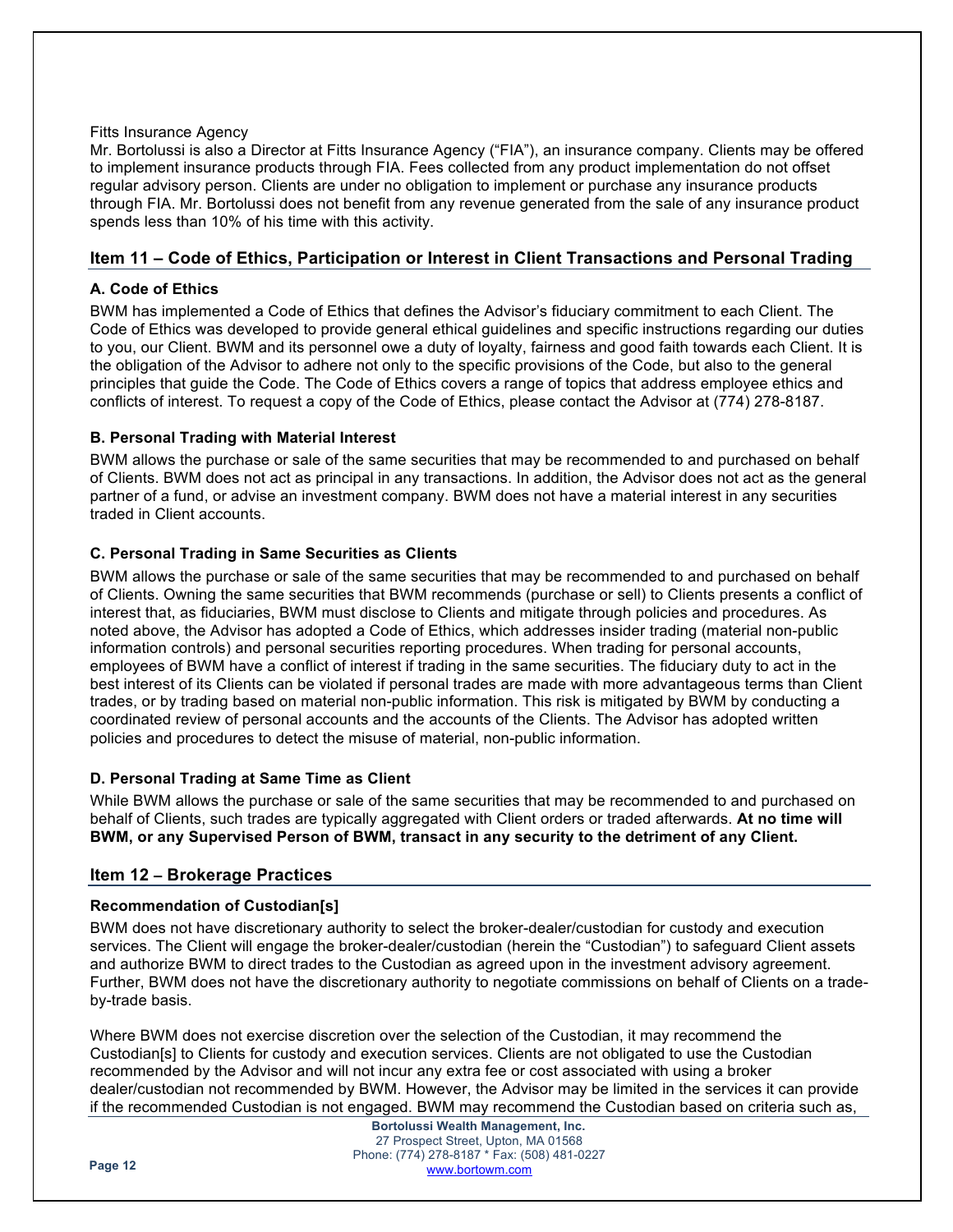but not limited to, reasonableness of commissions charged to the Client, services made available to the Client, its reputation and/or the location of the Custodian's offices.

BWM will generally recommend that Clients engage with Shareholders Service Group, LLC ("SSG") and custody their account[s] at Pershing, LLC ("Pershing"), a FINRA-registered broker-dealer and member SIPC. Pershing will serve as the Client's "qualified custodian".) For smaller accounts, BWM will generally recommend that Clients establish their account[s] with MTG, LLC dba Betterment Securities ("Betterment Securities"). BWM maintains an institutional relationship with SSG and Betterment Securities whereby the Advisor receives economic benefits from SSG. Please see Item 14 below.

Following are additional details regarding the brokerage practices of the Advisor:

*1. Soft Dollars –* Soft dollars are revenue programs offered by broker-dealers/custodians whereby an advisor enters into an agreement to place security trades with a broker-dealer/custodian in exchange for research and other services. **BWM does not participate in soft dollar programs sponsored or offered by any brokerdealer/Custodian. However, the Advisor does receive certain economic benefits from Betterment Securities. Please see Item 14 below.**

*2. Brokerage Referrals –* BWM does not receive any compensation from any third-party in connection with the recommendation for establishing an account.

*3. Directed Brokerage –* All Clients are serviced on a "directed brokerage basis", where BWM will place trades within the established account[s] at the Custodian designated by the Client. Further, all Client accounts are traded within their respective account[s]. The Advisor will not engage in any principal transactions (i.e., trade of any security from or to the Advisor's own account) or cross transactions with other Client accounts (i.e., purchase of a security into one Client account from another Client's account[s]). BWM will not be obligated to select competitive bids on securities transactions and does not have an obligation to seek the lowest available transaction costs. These costs are determined by the Custodian.

## **B. Aggregating and Allocating Trades**

BWM does not aggregate the purchases and sales of securities for multiple Client accounts. BWM generally manages each Client account individually. This approach could result in less favorable price execution. Clients are not traded in any pre-determined order.

## **Item 13 – Review of Accounts**

#### **A. Frequency of Reviews**

Securities made in Client accounts are monitored on a regular and continuous basis by Mr. Bortolussi, President and Chief Compliance Officer of BWM. Formal reviews are generally conducted on a semi-annual basis. Reviews may be conducted more frequently depending on the needs of the Client.

#### **B. Causes for Reviews**

In addition to the investment monitoring noted in Item 13.A. above, each Client account shall be reviewed at least annually. Reviews may be conducted more frequently at the Client's request. Accounts may be reviewed as a result of major changes in economic conditions, known changes in the Client's financial situation, and/or large deposits or withdrawals in the Client's account[s]. The Client is encouraged to notify BWM if changes occur in the Client's personal financial situation that might adversely affect the Client's investment plan. Additional reviews may be triggered by material market, economic or political events.

## **C. Review Reports**

The Client will receive brokerage statements no less than quarterly from the Custodian. These brokerage statements are sent directly from the Custodian to the Client. The Client may also establish electronic access to the Custodian's website so that the Client may view these reports and their account activity. Client brokerage statements will include all positions, transactions and fees relating to the Client's account[s]. The Advisor may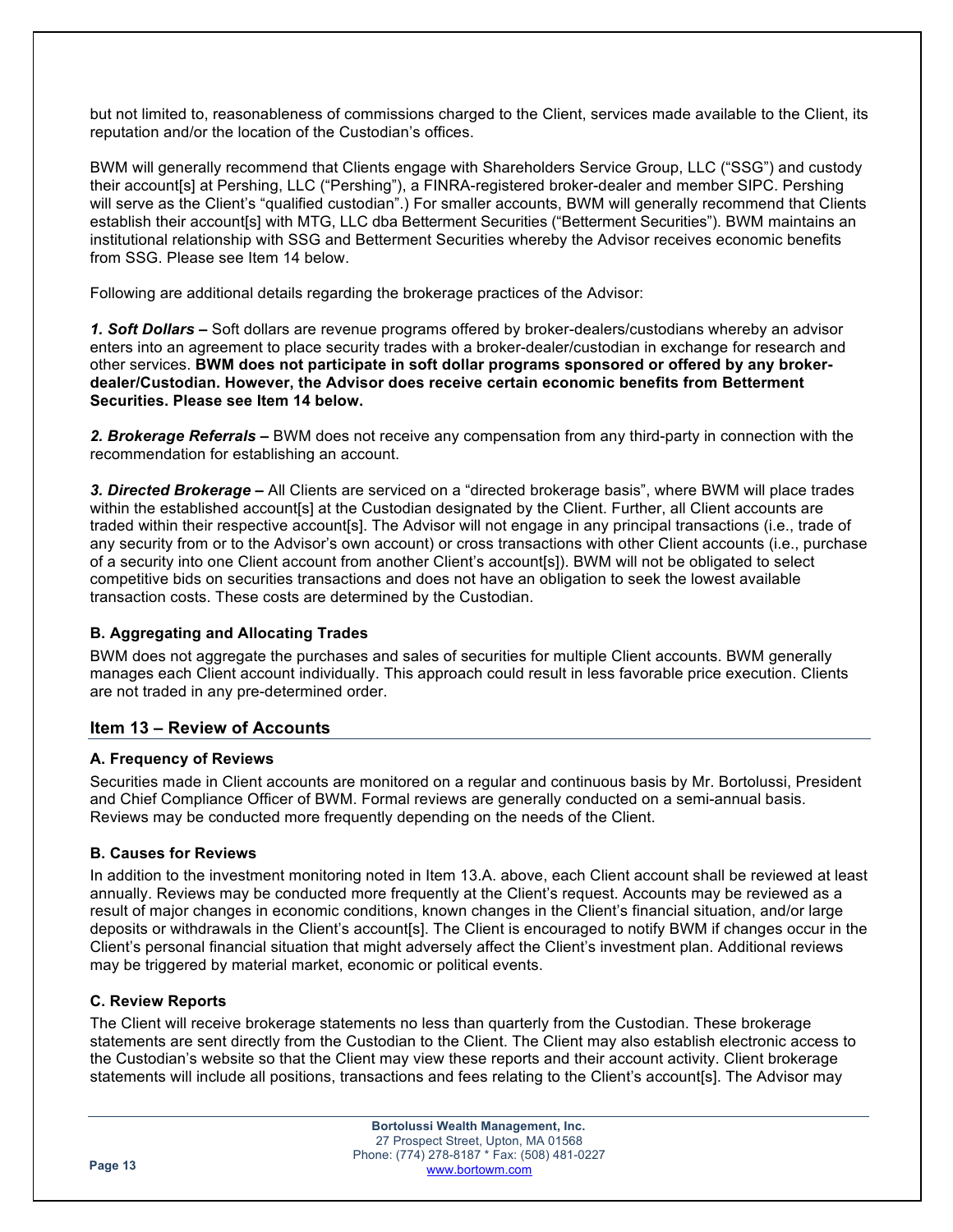also provide Clients with periodic reports regarding their holdings, allocations, and performance.

## **Item 14 – Client Referrals and Other Compensation**

#### **A. Compensation Received by BWM**

BWM is a fee-based advisory firm, that is compensated solely by its Clients and not from any investment product. BWM does not receive commissions or other compensation from product sponsors, broker-dealers or any unrelated third party. BWM may refer Clients to various unaffiliated, non-advisory professionals (e.g. attorneys, accountants, estate planners) to provide certain financial services necessary to meet the goals of its Clients. Likewise, BWM may receive non-compensated referrals of new Clients from various third-parties.

## Participation in Institutional Advisor Platform (SSG)

BWM has established an institutional relationship with SSG to assist the Advisor in managing Client account[s]. Access to the SSG Institutional platform is provided at no charge to the Advisor. The Advisor receives access to software and related support without cost because the Advisor renders investment management services to Clients that maintain assets at SSG. The software and related systems support may benefit the Advisor, but not its Clients directly. In fulfilling its duties to its Clients, the Advisor endeavors at all times to put the interests of its Clients first. Clients should be aware, however, that the receipt of economic benefits from the Custodian creates a conflict of interest since these benefits may influence the Advisor's recommendation of the Custodian over one that does not furnish similar software, systems support, or services.

Additionally, the Advisor may receive the following benefits from SSG: receipt of duplicate Client confirmations and bundled duplicate statements; access to a trading desk that exclusively services its institutional participants; access to block trading which provides the ability to aggregate securities transactions and then allocate the appropriate shares to Client accounts; and access to an electronic communication network for Client order entry and account information.

## Participation in Institutional Advisor Platform (Betterment Institutional Platform)

As noted in Item 12, the Advisor has also established an institutional relationship with Betterment Securities under an investment and advice platform Betterment Institutional. Betterment Institutional makes available various support services to help manage or administer Client account[s], Betterment Institutional support services are generally available on an unsolicited basis and come at no cost to the Advisor. The following is the benefits Betterment Institutional support services may provide:

*Investment Products –* Betterment Institutional includes access to a range of investment products, execution of securities transactions, and custody of Client assets through Betterment Securities.

*Indirect Benefits –* Betterment Institutional may provide the Advisor with benefits that may not directly benefit the Client. These products and Services assist the Advisor by providing technology to better manage and administer Client account[s]. This software and technology may:

- Assist with back-office functions, recordkeeping, and Client reporting of Client account[s]
- Provide access to Client account[s] data (such as duplicate trade confirmation and account statements)
- Provide pricing and other market data
- Assist with back-office functions, recordkeeping, and client reporting

*Advisor Benefits –* The Advisor may be offered other services which will help manage and further develop business enterprise. These services include:

- Educational conferences and events
- Consulting on technology, compliance, legal, and business needs
- Publications and conferences on practice management and business succession.

## **B. Client Referrals from Solicitors**

BWM engages and compensates unaffiliated third-party referral sources (a "Solicitor") for Client referrals. Clients will not pay a higher fee to BWM as a result of such payments to a Solicitor. The Advisor shall enter into an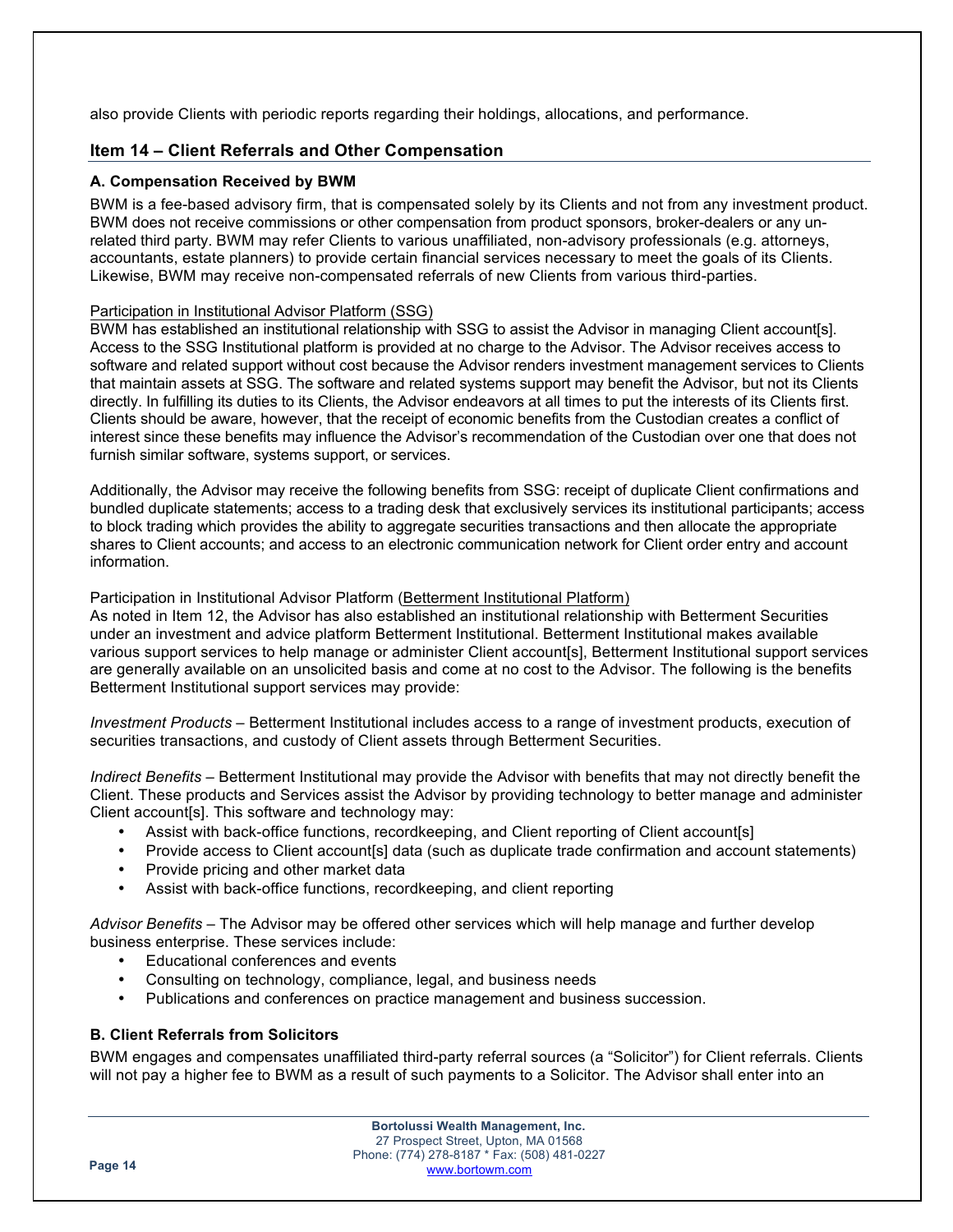agreement with the Solicitor, which requires that full disclosure of the compensation and other conflicts is provided to the prospective client prior to or at the time of entering into the advisory agreement.

## **Item 15 – Custody**

BWM does not accept or maintain custody of any Client accounts, except for the authorized deduction of the advisor's fee. All Clients must place their assets with a "qualified custodian". Clients are required to engage the Custodian to retain their funds and securities and direct BWM to utilize that Custodian for the Client's security transactions. Clients should review statements provided by the Custodian and compare to any reports provided by BWM to ensure accuracy, as the Custodian does not perform this review. For more information about Custodians and brokerage practices, see Item 12 – Brokerage Practices.

## **Item 16 – Investment Discretion**

BWM generally has discretion over the selection and amount of securities to be bought or sold in Client accounts without obtaining prior consent or approval from the Client. However, these purchases or sales may be subject to specified investment objectives, guidelines, or limitations previously set forth by the Client and agreed to by BWM. Discretionary authority will only be authorized upon full disclosure to the Client. The granting of such authority will be evidenced by the Client's execution of an investment advisory agreement containing all applicable limitations to such authority. All discretionary trades made by BWM will be in accordance with each Client's investment objectives and goals.

## **Item 17 – Voting Client Securities**

BWM does not accept proxy-voting responsibility for any Client. Clients will receive proxy statements directly from the Custodian. The Advisor will assist in answering questions relating to proxies, however, the Client retains the sole responsibility for proxy decisions and voting.

#### **Item 18 – Financial Information**

Neither BWM, nor its management, have any adverse financial situations that would reasonably impair the ability of BWM to meet all obligations to its Clients. Neither BWM, nor any of its advisory persons, have been subject to a bankruptcy or financial compromise. BWM is not required to deliver a balance sheet along with this Disclosure Brochure as the Advisor does not collect fees of \$500 or more for services to be performed six months or more in advance.

#### **Item 19 – Requirements for State Registered Advisors**

#### **A. Educational Background and Business Experience of Principal Officer**

The President and Chief Compliance Officer of BWM is Adam D. Bortolussi. Information regarding the formal education and background of Mr. Bortolussi is included in Item 2 of his Form ADV Part 2B – Brochure Supplement below.

#### **B. Other Business Activities of Principal Officer**

#### 200 Foundation

Mr. Bortolussi also serves as Chairman and Trustee of the 200 Foundation, a charitable foundation. Mr. Bortolussi will not receive any sort of compensation for this activity. Mr. Bortolussi spends less than 10% of his time with this activity.

#### Realty Trust

Mr. Bortolussi is also a trustee of a real estate investment trust. At no time will the Advisor or Mr. Bortolussi engage Clients for this activity. Mr. Bortolussi spends less than 10% of his time with this activity.

#### Fitts Insurance Agency

Mr. Bortolussi is also a Director at Fitts Insurance Agency ("FIA"), an insurance company. Clients may be offered to implement insurance products through FIA. Fees collected from any product implementation do not offset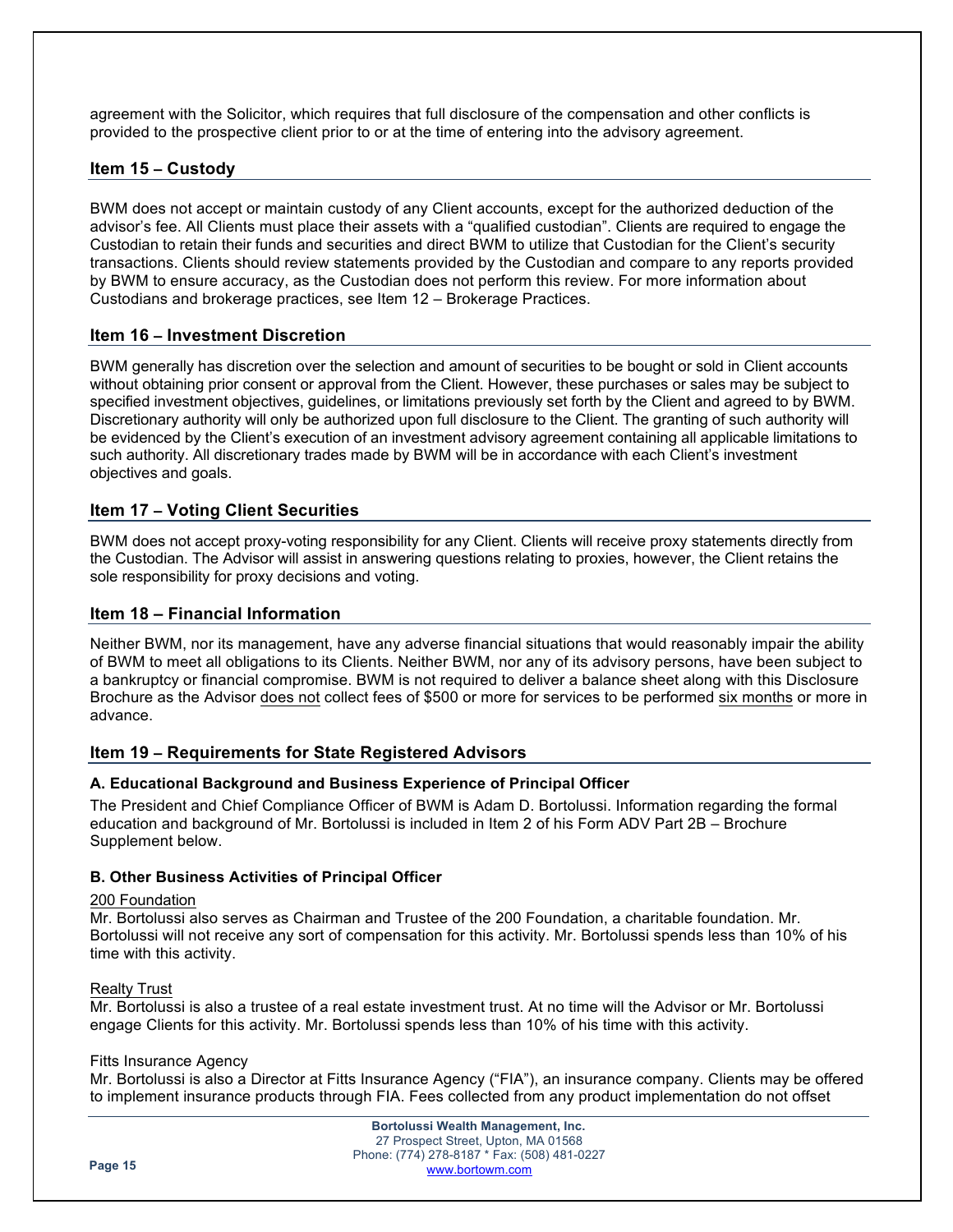regular advisory person. Clients are under no obligation to implement or purchase any insurance products through FIA. Mr. Bortolussi does not benefit from any revenue generated from the sale of any insurance product spends less than 10% of his time with this activity.

#### **C. Performance Fee Calculations**

BWM does not charge performance-based fees for its investment advisory services. The fees charged by BWM are as described in Item 5 – Fees and Compensation above and are not based upon the capital appreciation of the funds or securities held by any Client.

## **D. Disciplinary Information**

*There are no legal, civil or disciplinary events to disclose regarding BWM or Mr. Bortolussi.* Neither BWM nor Mr. Bortolussi has ever been involved in any regulatory, civil or criminal action. There have been no Client complaints, lawsuits, arbitration claims or administrative proceedings against BWM or Mr. Bortolussi.

Securities laws require an advisor to disclose any instances where the advisor or its advisory persons have been found liable in a legal, regulatory, civil or arbitration matter that alleges violation of securities and other statutes; fraud; false statements or omissions; theft, embezzlement or wrongful taking of property; bribery, forgery, counterfeiting, or extortion; and/or dishonest, unfair or unethical practices. *As previously noted, there are no legal, civil or disciplinary events to disclose regarding BWM or Mr. Bortolussi.*

## **E. Material Relationships with Issuers of Securities**

Neither BWM nor Mr. Bortolussi have any relationships or arrangements with issuers of securities.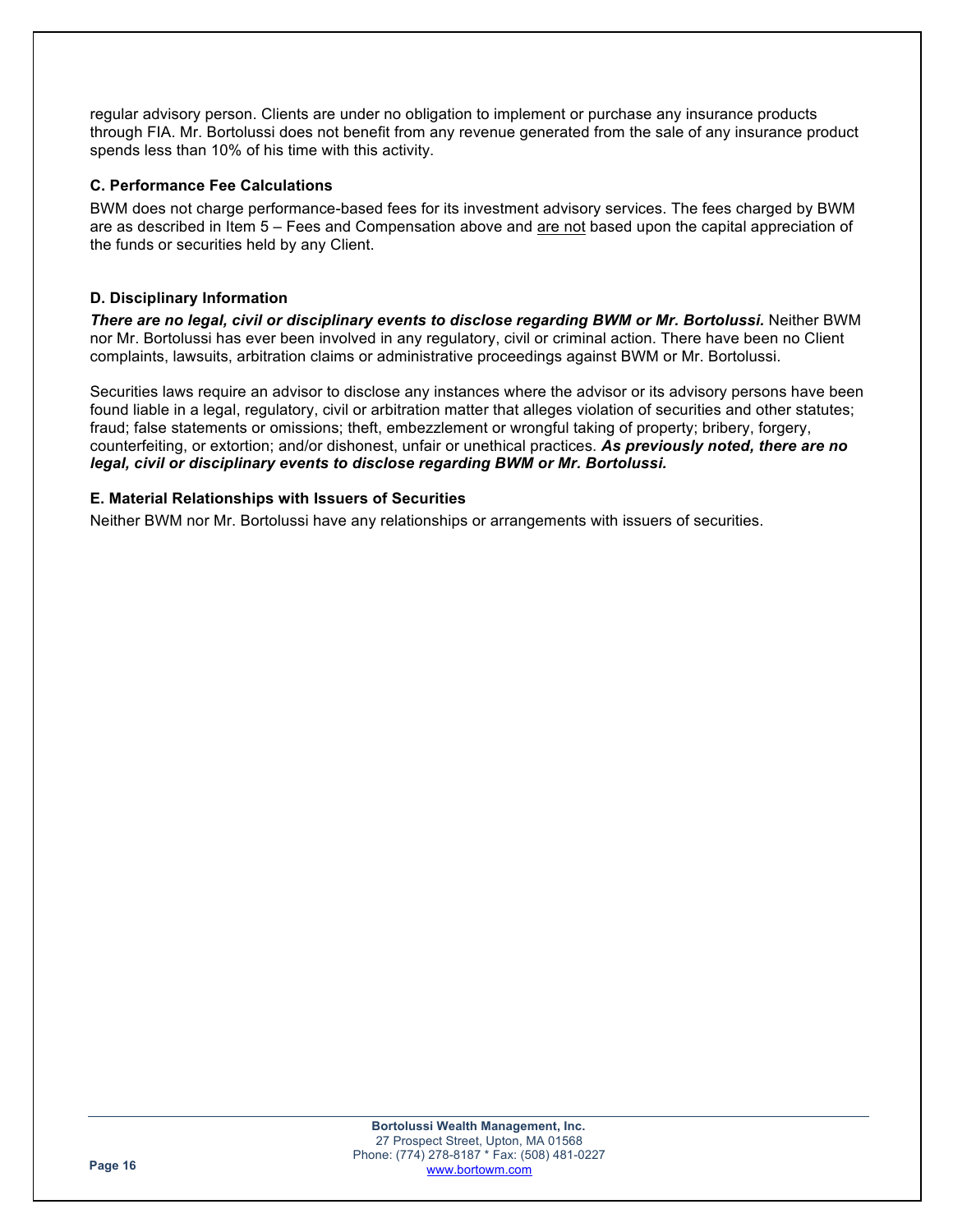

# **Form ADV Part 2B – Brochure Supplement**

**for**

## **Adam D. Bortolussi President and Chief Compliance Officer**

## **Effective: April 28, 2020**

This Form ADV 2B ("Brochure Supplement") provides information about the background and qualifications of Adam D. Bortolussi (CRD# **4577020**) in addition to the information contained in the Bortolussi Wealth Management, Inc. ("BWM" or the "Advisor") (CRD # 155780) Disclosure Brochure. If you have not received a copy of the Disclosure Brochure or if you have any questions about the contents of the BWM Disclosure Brochure or this Brochure Supplement, please contact the Advisor at (774) 278-8187 or by email at adam.bortolussi@bortowm.com.

Additional information about Mr. Bortolussi is available on the SEC's Investment Adviser Public Disclosure website at www.adviserinfo.sec.gov by searching with his full name or Individual CRD# 4577020.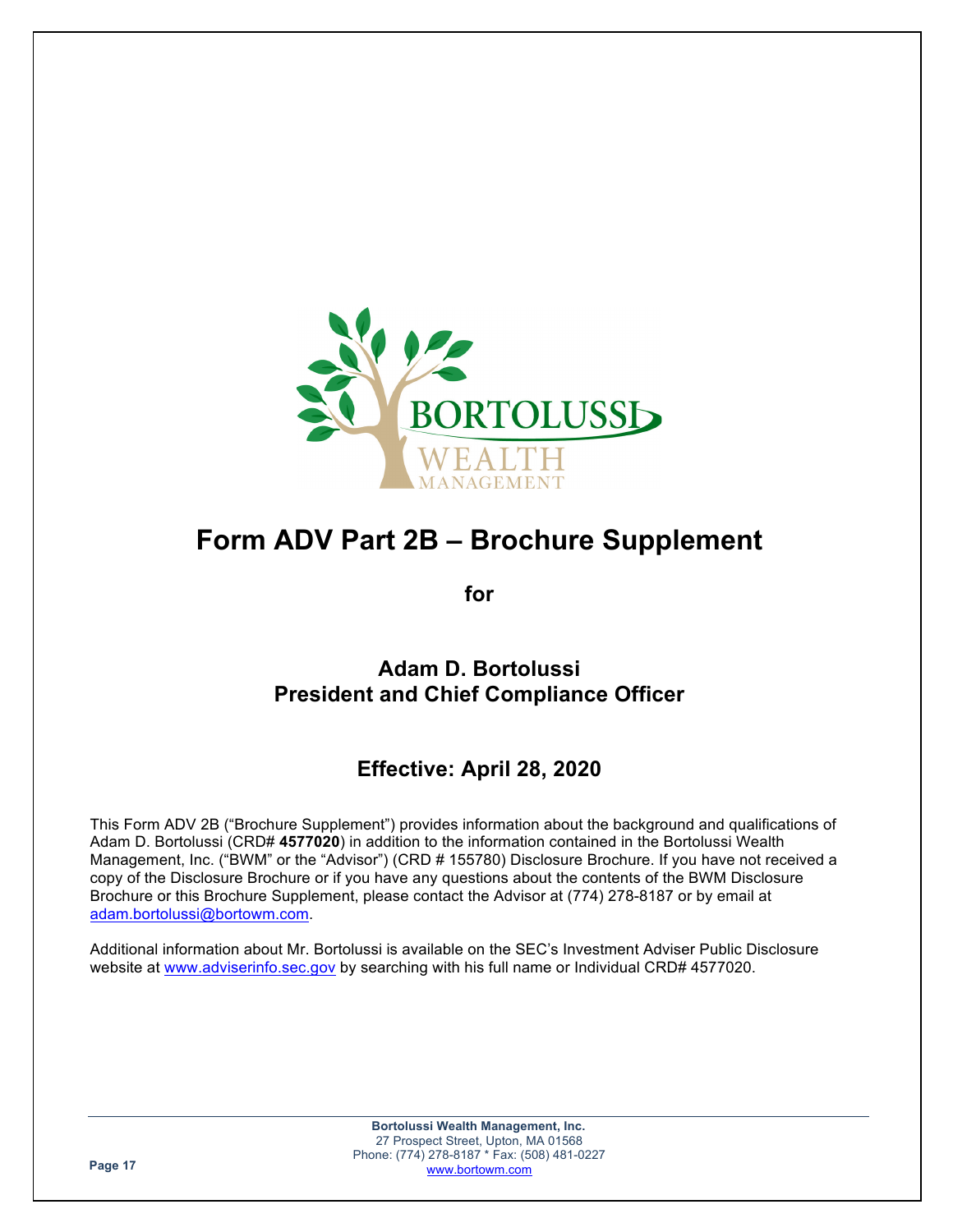## **Item 2 – Educational Background and Business Experience**

Adam D. Bortolussi, born in 1981, is dedicated to advising Clients of BWM in his role as the President and Chief Compliance Officer. Mr. Bortolussi earned his MBA from Salve Regina University in 2014 and a B.S. in Finance from Quinnipiac University in 2004. Additional information regarding Mr. Bortolussi's employment history is included below.

## **Employment History:**

| President and Chief Compliance Officer, Bortolussi Wealth Management, Inc. | 11/2010 to Present |
|----------------------------------------------------------------------------|--------------------|
| Director, Fitts Insurance Agency, Inc.                                     | 07/2019 to Present |
| Producer, Hayden Wood Insurance Agency                                     | 05/2014 to 05/2016 |
| Regional Sales Director, Columbia Management                               | 08/2010 to 11/2010 |
| Investment Specialist, Merrill Lynch, Pierce, Fenner & Smith Incorporated  | 11/2009 to 07/2010 |
| Investment Specialist, Bank of America, NA                                 | 01/2009 to 07/2010 |
| Financial Advisor, UBS Financial Services Inc.                             | 11/2006 to 09/2009 |
| Financial Advisor, Morgan Stanley Dean Witter                              | 06/2004 to 11/2006 |

## **Item 3 – Disciplinary Information**

*There are no legal, civil or disciplinary events to disclose regarding Mr. Bortolussi.* Mr. Bortolussi has never been involved in any regulatory, civil or criminal action. There have been no Client complaints, lawsuits, arbitration claims or administrative proceedings against Mr. Bortolussi.

Securities laws require an advisor to disclose any instances where the advisor or its advisory persons have been found liable in a legal, regulatory, civil or arbitration matter that alleges violation of securities and other statutes; fraud; false statements or omissions; theft, embezzlement or wrongful taking of property; bribery, forgery, counterfeiting, or extortion; and/or dishonest, unfair or unethical practices. *As previously noted, there are no legal, civil or disciplinary events to disclose regarding Mr. Bortolussi.*

However, the Advisor does encourage you to independently view the background of Mr. Bortolussi on the Investment Adviser Public Disclosure website at www.adviserinfo.sec.gov by searching with his individual CRD# 4577020.

## **Item 4 – Other Business Activities**

#### 200 Foundation

Mr. Bortolussi also serves as Chairman and Trustee of the 200 Foundation, a charitable foundation. Mr. Bortolussi will not receive any sort of compensation for this activity. Mr. Bortolussi spends less than 10% of his time with this activity.

#### Realty Trust

Mr. Bortolussi is also a trustee of a real estate investment trust. At no time will the Advisor or Mr. Bortolussi engage Clients for this activity. Mr. Bortolussi spends less than 10% of his time with this activity.

#### Fitts Insurance Agency

Mr. Bortolussi is also a Director at Fitts Insurance Agency ("FIA"), an insurance company. Clients may be offered to implement insurance products through FIA. Fees collected from any product implementation do not offset regular advisory person. Clients are under no obligation to implement or purchase any insurance products through FIA. Mr. Bortolussi does not benefit from any revenue generated from the sale of any insurance product spends less than 10% of his time with this activity.

#### **Item 5 – Additional Compensation**

Mr. Bortolussi has additional business activities where compensation is received that are detailed above in Item 4 above.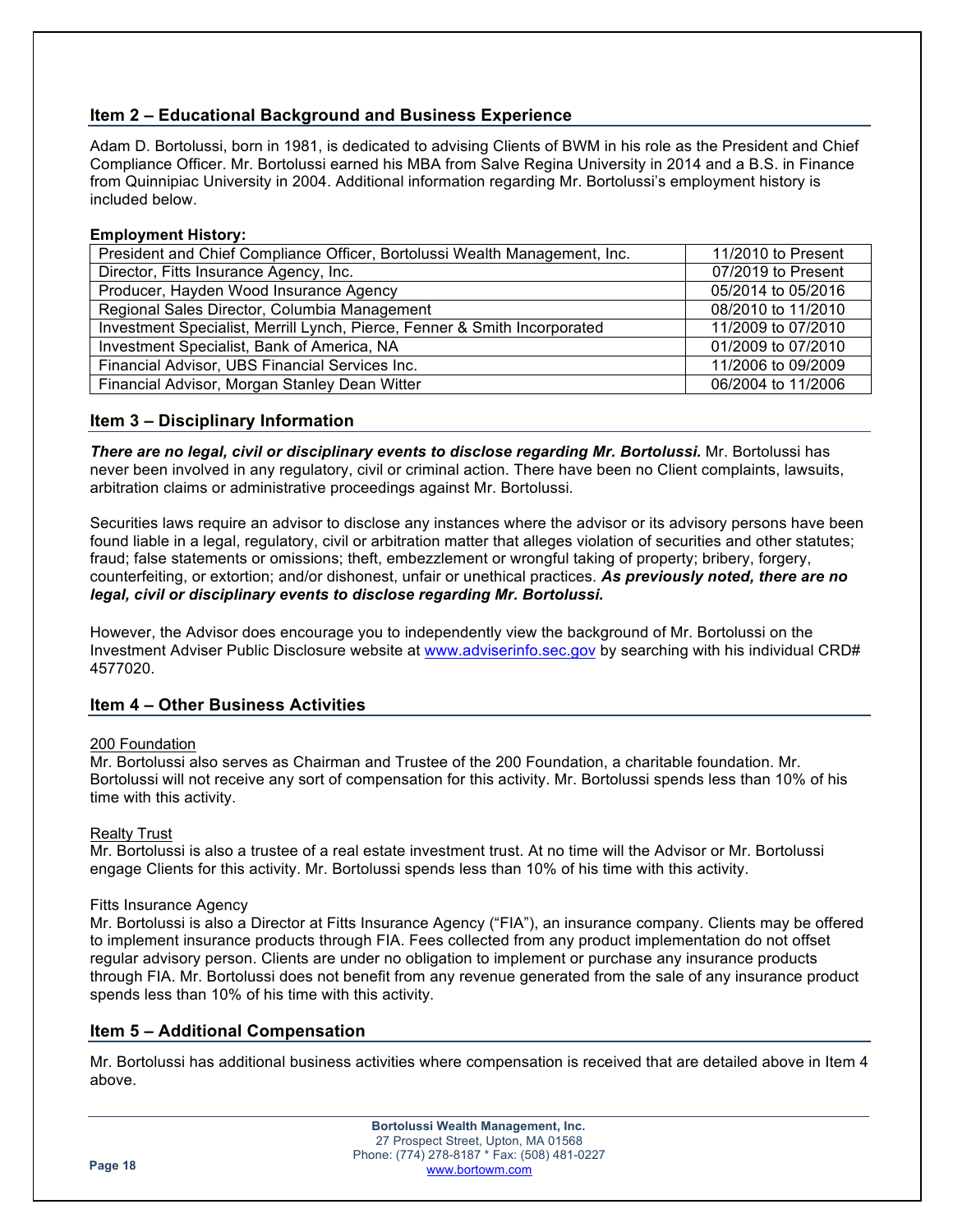## **Item 6 – Supervision**

Mr. Bortolussi serves as the President and Chief Compliance Officer of BWM. Mr. Bortolussi can be reached at (774) 278-8187.

BWM has implemented a Code of Ethics, an internal compliance document that guides each Supervised Person in meeting their fiduciary obligations to Clients of BWM. Further, BWM is subject to regulatory oversight by various agencies. These agencies require registration by BWM and its Supervised Persons. As a registered entity, BWM is subject to examinations by regulators, which may be announced or unannounced. BWM is required to periodically update the information provided to these agencies and to provide various reports regarding the business activities and assets of the Advisor.

## **Item 7 – Requirements for State Registered Advisors**

#### **A. Arbitrations and Regulatory Proceedings**

State regulations require disclosure if any Supervised Person of the Advisor is subject to:

- 1. An award or otherwise being found liable in an arbitration claim alleging damages in excess of \$2,500, involving any of the following:
	- a. an investment or an investment-related business or activity;
	- b. fraud, false statement(s), or omissions;
	- c. theft, embezzlement, or other wrongful taking of property;
	- d. bribery, forgery, counterfeiting, or extortion; or
	- e. dishonest, unfair, or unethical practices.
- 2. An award or otherwise being found liable in a civil, self-regulatory organization, or administrative proceeding involving any of the following:
	- a. an investment or an investment-related business or activity;
	- b. fraud, false statement(s), or omissions;
	- c. theft, embezzlement, or other wrongful taking of property;
	- d. bribery, forgery, counterfeiting, or extortion; or
	- e. dishonest, unfair, or unethical practices.

Mr. Bortolussi does not have any disclosures to make regarding this Item.

#### **B. Bankruptcy**

If a Supervised Person has been the subject of a bankruptcy petition, that fact and the details must be disclosed.

Mr. Bortolussi does not have any disclosures to make regarding this Item.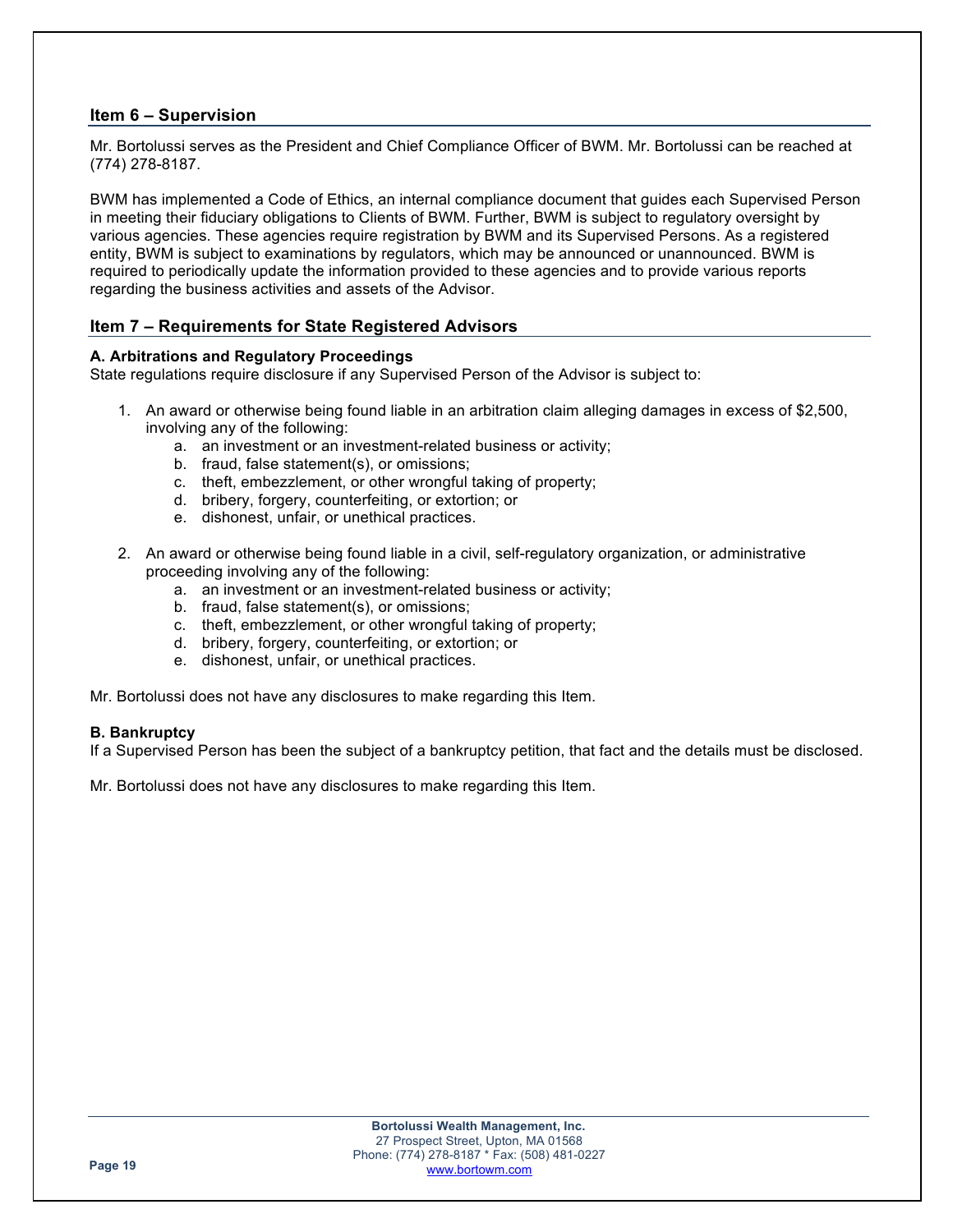## **Privacy Policy**

Effective: April 28, 2020

#### **Our Commitment to You**

Bortolussi Wealth Management, Inc. ("BWM" or the "Advisor") is committed to safeguarding the use of personal information of our Clients (also referred to as "you" and "your") that we obtain as your Investment Advisor, as described here in our Privacy Policy ("Policy").

Our relationship with you is our most important asset. We understand that you have entrusted us with your private information, and we do everything that we can to maintain that trust. BWM (also referred to as "we", "our" and "us") protects the security and confidentiality of the personal information we have and implements controls to ensure that such information is used for proper business purposes in connection with the management or servicing of our relationship with you.

BWM does not sell your non-public personal information to anyone. Nor do we provide such information to others except for discrete and reasonable business purposes in connection with the servicing and management of our relationship with you, as discussed below.

Details of our approach to privacy and how your personal non-public information is collected and used are set forth in this Policy.

#### **Why you need to know?**

Registered Investment Advisors ("RIAs") must share some of your personal information in the course of servicing your account. Federal and State laws give you the right to limit some of this sharing and require RIAs to disclose how we collect, share, and protect your personal information.

#### **What information do we collect from you?**

| Social security or taxpayer identification number  | Assets and liabilities          |
|----------------------------------------------------|---------------------------------|
| Name, address and phone number[s]                  | Income and expenses             |
| E-mail address[es]                                 | Investment activity             |
| Account information (including other institutions) | Investment experience and goals |

## **What Information do we collect from other sources?**

| Custody, brokerage and advisory agreements    | Account applications and forms                         |
|-----------------------------------------------|--------------------------------------------------------|
| Other advisory agreements and legal documents | Investment questionnaires and suitability<br>documents |
| Transactional information with us or others   | Other information needed to service account            |

#### **How do we protect your information?**

To safeguard your personal information from unauthorized access and use, we maintain physical, procedural and electronic security measures. These include such safeguards as secure passwords, encrypted file storage and a secure office environment. Our technology vendors provide security and access control over personal information and have policies over the transmission of data. Our associates are trained on their responsibilities to protect Client's personal information.

We require third parties that assist in providing our services to you to protect the personal information they receive from us.

## **How do we share your information?**

An RIA shares Client personal information to effectively implement its services. In the section below, we list some reasons we may share your personal information.